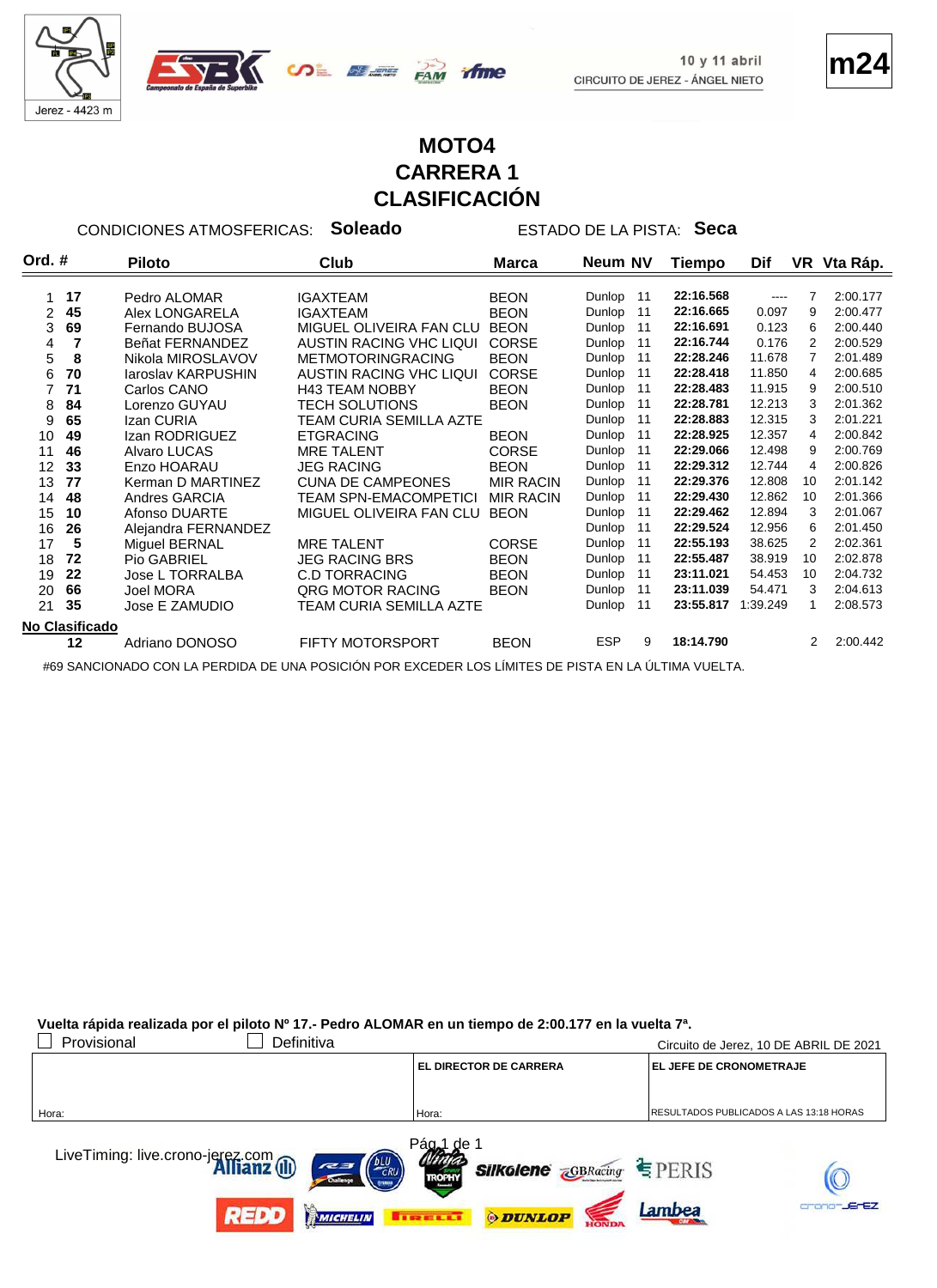





## **VUELTA A VUELTA CARRERA 1 MOTO4**

| <b>Vuelta</b> | 5         |             | 8           | 10        | 12          | 17          | 22        | 26          | 33        | 35        | 45          | 46        |
|---------------|-----------|-------------|-------------|-----------|-------------|-------------|-----------|-------------|-----------|-----------|-------------|-----------|
|               | 2:06.034  | 2:02.378    | 2:04.011    | 2:05.402  | 2:02.797    | 2:03.204    | 2:08.252  | 2:05.950    | 2:05.865  | 2:08.573* | 2:03.077    | 2:05.430  |
| $\mathbf{2}$  | 2:02.361* | $2:00.529*$ | 2:01.583    | 2:01.297  | $2:00.442*$ | 2:00.662    | 2:05.685  | 2:01.966    | 2:01.746  | 2:08.787  | 2:00.565    | 2:02.084  |
| 3             | 2:02.692  | 2:00.869    | 2:01.626    | 2:01.067* | 2:00.879    | 2:00.520    | 2:05.066  | 2:01.972    | 2:01.683  | 2:09.690  | 2:01.017    | 2:02.487  |
| 4             | 2:03.287  | 2:00.701    | 2:01.859    | 2:01.508  | 2:00.751    | 2:01.253    | 2:05.859  | 2:01.523    | 2:00.826* | 2:09.998  | 2:00.559    | 2:01.415  |
| 5             | 2:03.594  | 2:00.827    | 2:02.045    | 2:02.113  | 2:00.634    | 2:00.712    | 2:05.861  | 2:01.693    | 2:01.195  | 2:09.786  | 2:00.601    | 2:02.547  |
| 6             | 2:04.046  | 2:00.577    | 2:02.152    | 2:01.866  | 2:00.801    | 2:00.809    | 2:05.928  | $2:01.450*$ | 2:01.793  | 2:11.376  | 2:00.891    | 2:01.440  |
| 7             | 2:04.597  | 2:00.693    | $2:01.489*$ | 2:02.283  | 2:00.615    | $2:00.177*$ | 2:06.013  | 2:01.482    | 2:02.166  | 2:08.848  | 2:00.934    | 2:01.373  |
| 8             | 2:05.763  | 2:02.108    | 2:02.186    | 2:01.887  | 2:01.930    | 2:01.191    | 2:04.885  | 2:01.984    | 2:01.843  | 2:10.010  | 2:01.894    | 2:01.593  |
| 9             | 2:04.677  | 2:00.719    | 2:01.540    | 2:01.719  | 2:00.691    | 2:00.954    | 2:06.150  | 2:01.800    | 2:01.544  | 2:09.176  | $2:00.477*$ | 2:00.769* |
| 10            | 2:05.710  | 2:00.841    | 2:02.061    | 2:02.181  |             | 2:00.892    | 2:04.732* | 2:01.451    | 2:02.563  | 2:10.980  | 2:00.887    | 2:02.010  |
| 11            | 2:05.630  | 2:00.823    | 2:02.194    | 2:02.519  |             | 2:00.815    | 2:05.549  | 2:01.502    | 2:01.813  | 2:10.895  | 2:01.048    | 2:01.868  |

| <b>Vuelta</b> | 48        | 49        | 65          | 66          | 69          | 70        | 71          | 72        | 77          | 84          |  |
|---------------|-----------|-----------|-------------|-------------|-------------|-----------|-------------|-----------|-------------|-------------|--|
|               | 2:05.578  | 2:05.587  | 2:05.346    | 2:09.121    | 2:02.372    | 2:05.519  | 2:04.450    | 2:08.409  | 2:05.809    | 2:04.441    |  |
| 2             | 2:02.531  | 2:02.233  | 2:01.837    | 2:05.335    | 2:00.484    | 2:01.867  | 2:02.939    | 2:04.917  | 2:02.394    | 2:01.374    |  |
|               | 2:02.064  | 2:01.839  | $2:01.221*$ | $2:04.613*$ | 2:01.121    | 2:01.812  | 2:02.373    | 2:04.132  | 2:01.888    | $2:01.362*$ |  |
| 4             | 2:01.535  | 2:00.842* | 2:01.671    | 2:05.101    | 2:01.042    | 2:00.685* | 2:01.540    | 2:04.255  | 2:01.313    | 2:01.420    |  |
| 5.            | 2:01.565  | 2:01.234  | 2:01.256    | 2:05.830    | 2:00.690    | 2:01.422  | 2:01.661    | 2:04.161  | 2:01.448    | 2:02.187    |  |
| 6             | 2:02.021  | 2:01.765  | 2:02.154    | 2:05.975    | $2:00.440*$ | 2:01.720  | 2:01.852    | 2:04.060  | 2:02.009    | 2:02.038    |  |
|               | 2:01.614  | 2:01.593  | 2:02.193    | 2:05.840    | 2:00.583    | 2:01.775  | 2:01.898    | 2:03.966  | 2:01.606    | 2:01.866    |  |
| 8             | 2:01.933  | 2:01.829  | 2:01.707    | 2:05.699    | 2:01.872    | 2:02.228  | 2:01.531    | 2:04.327  | 2:02.113    | 2:02.229    |  |
| 9             | 2:01.499  | 2:01.406  | 2:01.501    | 2:05.556    | 2:01.032    | 2:01.133  | $2:00.510*$ | 2:03.700  | 2:01.895    | 2:01.495    |  |
| 10            | 2:01.366* | 2:03.103  | 2:01.938    | 2:04.772    | 2:00.793    | 2:02.118  | 2:01.858    | 2:02.878* | $2:01.142*$ | 2:01.796    |  |
| 11            | 2:01.661  | 2:01.802  | 2:02.269    | 2:05.886    | 2:00.821    | 2:01.950  | 2:01.828    | 2:03.431  | 2:01.468    | 2:02.840    |  |

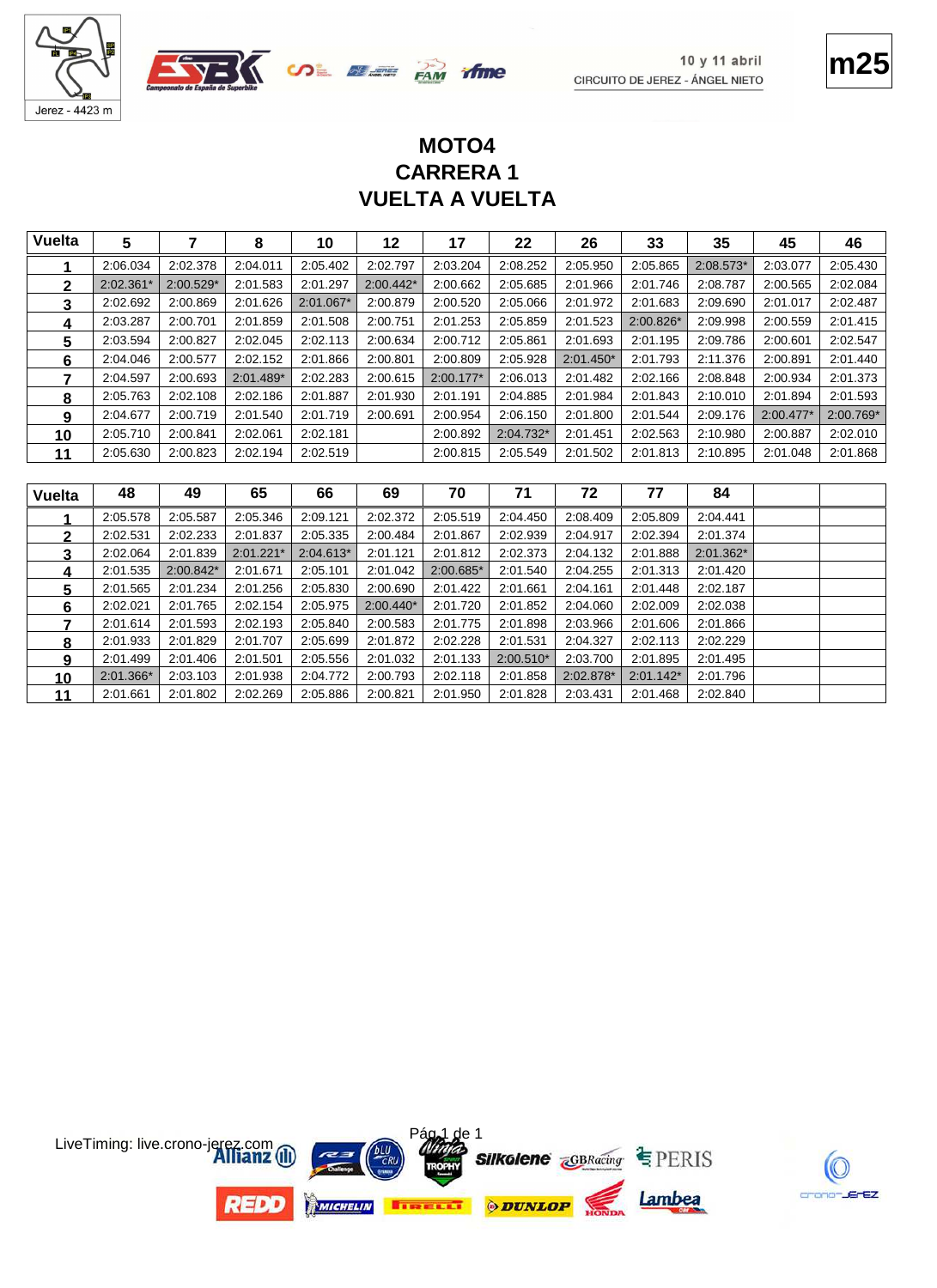



**m26** 1

#### **MOTO4 CARRERA 1 ANALISIS**

**OLEE BAN** 

|                         | Número                 |                  | 5                    |                  | 7                           |                  | 8                           |                  | 10                                |                  | 12                   |                  | 17                   |                  | 22                          |
|-------------------------|------------------------|------------------|----------------------|------------------|-----------------------------|------------------|-----------------------------|------------------|-----------------------------------|------------------|----------------------|------------------|----------------------|------------------|-----------------------------|
| Vta                     |                        | Sector           | Vuelta               |                  | Sector Vuelta               |                  | Sector Vuelta               |                  | Sector Vuelta                     |                  | Sector Vuelta        |                  | Sector Vuelta        | Sector           | Vuelta                      |
|                         |                        |                  |                      |                  |                             |                  |                             |                  |                                   |                  |                      |                  |                      |                  |                             |
|                         | IP1                    | 32.534           | 32.534               | 31.759           | 31.759                      | 31.882           | 31.882                      | 32.361           | 32.361                            | 31.391           | 31.391               | 31.772           | 31.772               | 32.952           | 32.952                      |
|                         | IP <sub>2</sub>        | 19.126           | 51.660               | 18.745           | 50.504                      | 18.700           | 50.582                      | 18.798           | 51.159                            | 19.047           | 50.438               | 18.905           | 50.677               | 19.417           | 52.369                      |
| 1                       | IP3                    | 35.950           | 1:27.610             | 34.570           | 1:25.074                    | 35.729           | 1:26.311                    | 36.216           | 1:27.375                          | 34.900           | 1:25.338             | 34.891           | 1:25.568             | 36.766           | 1:29.135                    |
|                         | IP4                    | 22.209           | 1:49.819             | 21.592           | 1:46.666                    | 22.110           | 1:48.421                    | 21.966           | 1:49.341                          | 21.686           | 1:47.024             | 22.060           | 1:47.628             | 22.989           | 1:52.124                    |
|                         | FL                     | 16.215           | 2:06.034             |                  | 15.712 2:02.378             | <u>15.590</u>    | 2:04.011                    | 16.061           | 2:05.402                          | 15.773           | 2:02.797             | 15.576           | 2:03.204             | 16.128           | 2:08.252                    |
|                         | IP <sub>1</sub>        | 30.200           | 30.200               | 29.244           | 29.244                      | 29.829           | 29.829                      | 29.943           | 29.943                            | 29.448           | 29.448               | 29.484           | 29.484               | 30.709           | 30.709                      |
| $\mathbf{2}$            | IP <sub>2</sub>        | 18.943           | 49.143               | 18.676           | 47.920                      | 18.819           | 48.648                      | 18.815           | 48.758                            | 18.630           | 48.078               | 18.936           | 48.420               | 19.740           | 50.449                      |
|                         | IP <sub>3</sub><br>IP4 | 35.033<br>22.135 | 1:24.176<br>1:46.311 | 35.127           | 1:23.047<br>21.877 1:44.924 | 22.090           | 35.157 1:23.805<br>1:45.895 | 34.932<br>21.832 | 1:23.690<br>1:45.522              | 34.721<br>21.928 | 1:22.799<br>1:44.727 | 34.774<br>21.860 | 1:23.194<br>1:45.054 | 36.386<br>22.588 | 1:26.835<br>1:49.423        |
|                         | FL                     | 16.050           | 2:02.361             | 15.605           | 2:00.529                    | 15.688           | 2:01.583                    | 15.775           | 2:01.297                          | 15.715           | 2:00.442             | 15.608           | 2:00.662             | 16.262           | 2:05.685                    |
|                         | IP1                    | 30.042           | 30.042               | 29.726           | 29.726                      | 29.658           | 29.658                      | 29.530           | 29.530                            | 29.560           | 29.560               | 29.575           | 29.575               | 30.563           | 30.563                      |
|                         | IP <sub>2</sub>        | 19.052           | 49.094               | 18.828           | 48.554                      | 18.915           | 48.573                      | 18.818           | 48.348                            | 18.853           | 48.413               | 18.822           | 48.397               | 19.745           | 50.308                      |
| 3                       | IP <sub>3</sub>        |                  | 35.312 1:24.406      | 34.920           | 1:23.474                    | 35.260           | 1:23.833                    | 34.885           | 1:23.233                          | 34.789           | 1:23.202             | 34.628           | 1:23.025             | 35.886           | 1:26.194                    |
|                         | IP4                    | 22.292           | 1:46.698             |                  | 21.732 1:45.206             | 22.180           | 1:46.013                    | 22.105           | 1:45.338                          | 21.872           | 1:45.074             | 21.781           | 1:44.806             | 22.853           | 1:49.047                    |
|                         | FL                     |                  | 15.994 2:02.692      |                  | 15.663 2:00.869             | 15.613           | 2:01.626                    | 15.729           | 2:01.067                          | 15.805           | 2:00.879             | 15.714           | 2:00.520             | 16.019           | 2:05.066                    |
|                         | IP1                    | 30.149           | 30.149               | 29.749           | 29.749                      | 29.705           | 29.705                      | <u>29.355</u>    | 29.355                            | 29.683           | 29.683               | 29.606           | 29.606               | 30.549           | 30.549                      |
|                         | IP <sub>2</sub>        | 19.179           | 49.328               | 18.885           | 48.634                      | 19.177           | 48.882                      | 18.886           | 48.241                            | 19.006           | 48.689               | 18.809           | 48.415               | 19.631           | 50.180                      |
| 4                       | IP3                    | 35.491           | 1:24.819             |                  | 34.632 1:23.266             | 35.053           | 1:23.935                    | 35.270           | 1:23.511                          | 34.778           | 1.23.467             | 34.826           | 1:23.241             | 36.089           | 1:26.269                    |
|                         | IP4                    | 22.407           | 1:47.226             | 21.774           | 1:45.040                    | 22.194           | 1:46.129                    | 22.096           | 1:45.607                          | 21.602           | 1:45.069             | 21.624           | 1:44.865             | 23.101           | 1:49.370                    |
|                         | FL                     | 16.061           | 2:03.287             | 15.661           | 2:00.701                    | 15.730           | 2:01.859                    | 15.901           | 2:01.508                          | 15.682           | 2:00.751             | 16.388           | 2:01.253             | 16.489           | 2:05.859                    |
|                         | $\overline{IP1}$       | 30.180           | 30.180               | 29.463           | 29.463<br>48.481            | 29.507           | 29.507                      | 29.398           | 29.398                            | 29.402           | 29.402               | 29.582           | 29.582               | 30.209           | 30.209                      |
| 5                       | IP <sub>2</sub><br>IP3 | 19.573<br>35.436 | 49.753<br>1:25.189   | 19.018           | 34.738 1:23.219             | 19.214           | 48.721<br>35.344 1:24.065   | 19.201<br>35.325 | 48.599<br>1.23.924                | 19.011<br>34.595 | 48.413<br>1:23.008   | 19.074<br>34.641 | 48.656<br>1:23.297   | 19.693           | 49.902<br>1:26.135          |
|                         | IP4                    | 22.256           | 1.47.445             | 21.706           | 1:44.925                    | 22.374           | 1:46.439                    | 22.250           | 1:46.174                          | 21.828           | 1:44.836             | 21.853           | 1:45.150             | 36.233<br>23.279 | 1:49.414                    |
|                         | FL                     | 16.149           | 2:03.594             |                  | 15.902 2:00.827             | 15.606           | 2:02.045                    | 15.939           | 2:02.113                          | 15.798           | 2:00.634             |                  | 15.562 2:00.712      |                  | 16.447 2:05.861             |
|                         | IP <sub>1</sub>        | 30.290           | 30.290               | 29.065           | 29.065                      | 29.854           | 29.854                      | 29.507           | 29.507                            | 29.222           | 29.222               | 29.433           | 29.433               | 30.274           | 30.274                      |
|                         | IP <sub>2</sub>        | 19.645           | 49.935               | 18.968           | 48.033                      | 19.184           | 49.038                      | 19.134           | 48.641                            | 18.962           | 48.184               | 19.114           | 48.547               | 19.888           | 50.162                      |
| 6                       | IP <sub>3</sub>        | 35.655           | 1:25.590             | 34.880           | 1:22.913                    | 35.090           | 1:24.128                    | 35.259           | 1:23.900                          | 34.755           | 1:22.939             |                  | 34.692 1:23.239      |                  | 36.111 1:26.273             |
|                         | IP4                    | 22.369           | 1:47.959             | 21.599           | 1:44.512                    | 22.219           | 1:46.347                    | 22.122           | 1:46.022                          | 21.688           | 1:44.627             | 22.005           | 1:45.244             | 23.553           | 1:49.826                    |
|                         | FL                     |                  | 16.087 2:04.046      | 16.065           | 2:00.577                    |                  | 15.805 2:02.152             | 15.844           | 2:01.866                          | 16.174           | 2:00.801             | 15.565           | 2:00.809             |                  | 16.102 2:05.928             |
|                         | IP1                    | 30.251           | 30.251               | 29.196           | 29.196                      | 29.584           | 29.584                      | 29.570           | 29.570                            | 29.238           | 29.238               | 29.489           | 29.489               | 30.317           | 30.317                      |
| $\overline{\mathbf{7}}$ | IP <sub>2</sub>        | 19.698           | 49.949               | 19.157           | 48.353                      | 19.132           | 48.716                      | 19.317           | 48.887                            | 18.965           | 48.203               | 18.966           | 48.455               | 19.793           | 50.110                      |
|                         | IP <sub>3</sub>        | 35.576           | 1:25.525             | 35.063           | 1:23.416                    | 35.115           | 1:23.831                    | 35.321           | 1:24.208                          | 34.935           | 1:23.138             | 34.569           | 1:23.024             |                  | 36.197 1:26.307             |
|                         | IP4<br>FL              | 22.871<br>16.201 | 1:48.396<br>2:04.597 | 21.704           | 1:45.120<br>15.573 2:00.693 | 22.027<br>15.631 | 1:45.858<br>2:01.489        | 21.956           | 1:46.164<br>16.119 2:02.283       | 21.731<br>15.746 | 1:44.869<br>2:00.615 | 21.602<br>15.551 | 1:44.626<br>2:00.177 | 23.060           | 1:49.367<br>16.646 2:06.013 |
|                         | TP1                    | 30.832           | 30.832               | 29.706           | 29.706                      | 30.128           | 30.128                      | 29.452           | 29.452                            | 29.707           | 29.707               | 29.553           | 29.553               | 30.526           | 30.526                      |
|                         | IP <sub>2</sub>        | 19.890           | 50.722               | 19.632           | 49.338                      | 19.102           | 49.230                      | 19.070           | 48.522                            | 19.434           | 49.141               | 19.064           | 48.617               | 19.618           | 50.144                      |
| 8                       | IP <sub>3</sub>        | 36.119           | 1:26.841             |                  | 35.127 1:24.465             |                  | 35.162 1:24.392             | 35.467           | 1:23.989                          | 35.112           | 1:24.253             | 34.850           | 1:23.467             | 35.930           | 1:26.074                    |
|                         | IP4                    |                  | 22.702 1:49.543      |                  | 21.997 1:46.462             | 22.164           | 1:46.556                    | 21.981           | 1:45.970                          | 22.053           | 1:46.306             | 22.117           | 1:45.584             | 22.806           | 1:48.880                    |
|                         | FL                     |                  | 16.220 2:05.763      |                  | 15.646 2:02.108             |                  | 15.630 2:02.186             |                  | 15.917 2:01.887                   |                  | 15.624 2:01.930      |                  | 15.607 2:01.191      |                  | 16.005 2:04.885             |
|                         | <b>IP1</b>             | 30.352           | 30.352               | 29.629           | 29.629                      | 29.693           | 29.693                      | 29.401           | 29.401                            | 29.727           | 29.727               | 29.843           | 29.843               | 30.811           | 30.811                      |
|                         | IP <sub>2</sub>        | 19.601           | 49.953               | 18.883           | 48.512                      | 19.059           | 48.752                      | 19.250           | 48.651                            | 19.195           | 48.922               | 19.110           | 48.953               | 19.892           | 50.703                      |
| 9                       | IP <sub>3</sub>        |                  | 35.927 1:25.880      |                  | 34.980 1:23.492             |                  | 35.227 1:23.979             |                  | 35.410 1:24.061                   | 34.513           | 1:23.435             |                  | 34.860 1:23.813      |                  | 36.144 1:26.847             |
|                         | IP4                    |                  | 22.657 1:48.537      |                  | 21.635 1:45.127             |                  | 21.958 1:45.937             |                  | 21.572 1:45.633                   |                  | 21.484 1:44.919      |                  | 21.607 1:45.420      |                  | 23.144 1:49.991             |
|                         | <b>FL</b>              |                  | 16.140 2:04.677      |                  | 15.592 2:00.719             |                  | 15.603 2:01.540             |                  | 16.086 2:01.719   15.772 2:00.691 |                  |                      |                  | 15.534 2:00.954      |                  | 16.159 2:06.150             |
|                         | IP1<br>IP <sub>2</sub> | 30.588<br>19.707 | 30.588<br>50.295     | 29.507<br>18.944 | 29.507<br>48.451            | 29.803<br>19.266 | 29.803<br>49.069            | 29.603<br>18.949 | 29.603<br>48.552                  | 29.403<br>18.873 | 29.403<br>48.276     | 29.564<br>19.057 | 29.564<br>48.621     | 30.215<br>19.369 | 30.215<br>49.584            |
| 10                      | IP3                    |                  | 36.623 1:26.918      |                  | 35.249 1:23.700             |                  | 35.383 1:24.452             |                  | 35.610 1:24.162                   |                  |                      |                  | 34.834 1:23.455      |                  | 36.025 1:25.609             |
|                         | IP4                    |                  | 22.635 1:49.553      |                  | 21.466 1:45.166             |                  | 21.950 1:46.402             |                  | 22.121 1:46.283                   |                  |                      |                  | 21.786 1:45.241      |                  | 22.995 1:48.604             |
|                         | FL.                    |                  | 16.157 2:05.710      |                  | 15.675 2:00.841             |                  | 15.659 2:02.061             |                  | 15.898 2:02.181                   |                  | -----                |                  | 15.651 2:00.892      |                  | 16.128 2:04.732             |
|                         | IP1                    | 30.694           | 30.694               | 29.429           | 29.429                      | 29.691           | 29.691                      | 29.639           | 29.639                            |                  |                      | 29.391           | 29.391               | 30.326           | 30.326                      |
|                         | IP <sub>2</sub>        | 19.771           | 50.465               | 18.879           | 48.308                      | 19.149           | 48.840                      | 18.792           | 48.431                            |                  |                      | 18.886           | 48.277               | 19.546           | 49.872                      |
| 11                      | IP3                    |                  | 36.265 1:26.730      |                  | 35.192 1:23.500             |                  | 35.667 1:24.507             |                  | 36.356 1:24.787                   |                  |                      |                  | 35.128 1:23.405      |                  | 36.257 1:26.129             |
|                         | IP4                    |                  | 22.589 1:49.319      |                  | 21.679 1:45.179             |                  | 21.917 1:46.424             |                  | 21.595 1:46.382                   |                  |                      |                  | 21.761 1:45.166      |                  | 23.149 1:49.278             |
|                         | FL I                   |                  | 16.311 2:05.630      |                  | 15.644 2:00.823             |                  | 15.770 2:02.194             |                  | 16.137 2:02.519                   |                  |                      |                  | 15.649 2:00.815      |                  | 16.271 2:05.549             |













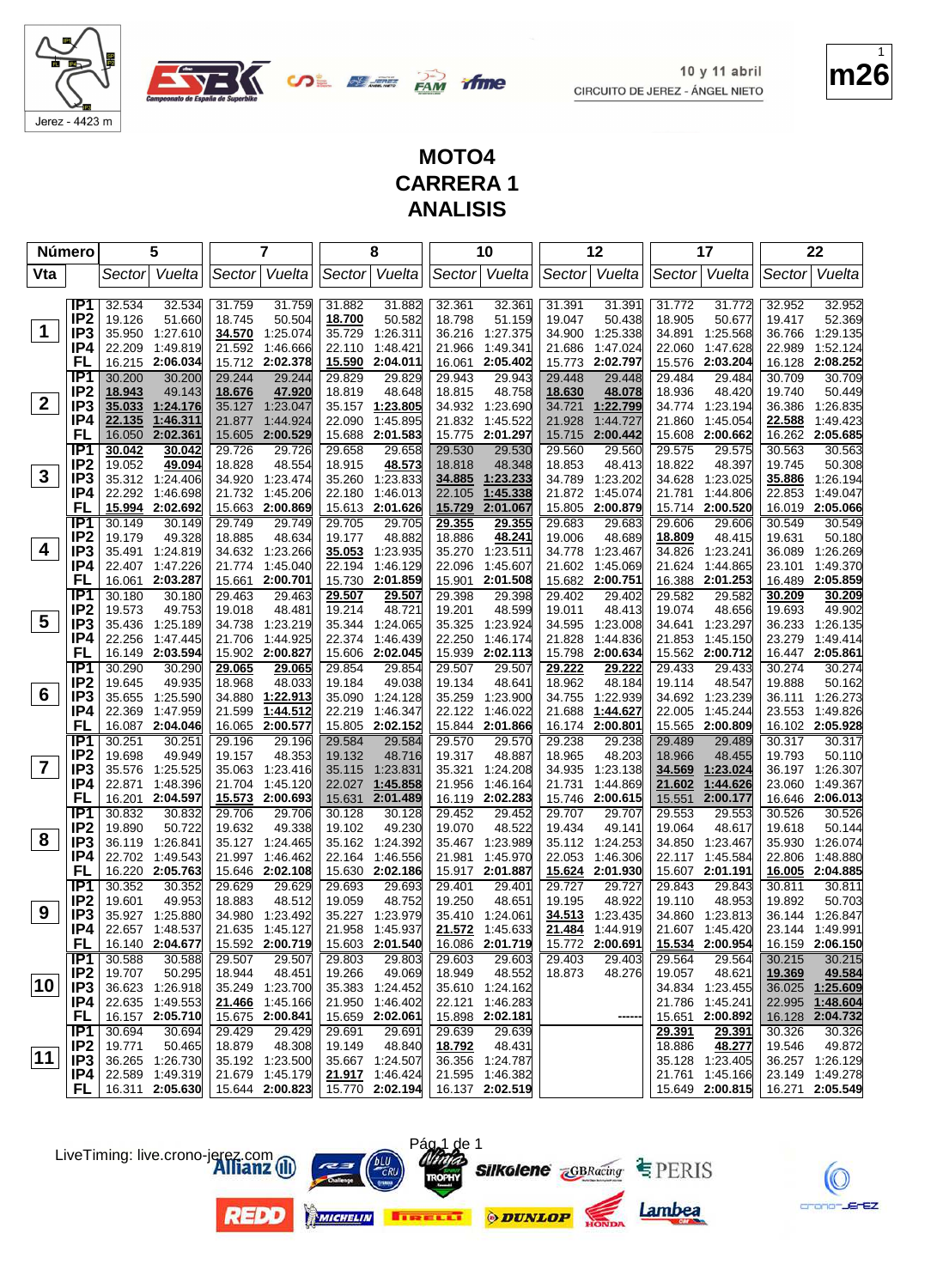**m26** 2

10 y 11 abril

CIRCUITO DE JEREZ - ÁNGEL NIETO

# Jerez - 4423 m

**OLEE BAN** ifme

#### **MOTO4 CARRERA 1 ANALISIS**

|              | Número                             | 26                                 |                      |                  | 33                                 |                  | 35                                 |                  | 45                                 |                  | 46                                 |                  | 48                                 |                  | 49                                 |
|--------------|------------------------------------|------------------------------------|----------------------|------------------|------------------------------------|------------------|------------------------------------|------------------|------------------------------------|------------------|------------------------------------|------------------|------------------------------------|------------------|------------------------------------|
| Vta          |                                    | Sector                             | Vuelta               | Sector           | Vuelta                             |                  | Sector Vuelta                      | Sector           | Vuelta                             |                  | Sector Vuelta                      | Sector           | Vuelta                             | Sector           | Vuelta                             |
|              | IP1                                | 32.737                             | 32.737               | 32.898           | 32.898                             | 32.576           | 32.576                             | 31.366           | 31.366                             | 32.387           | 32.387                             | 32.495           | 32.495                             | 32.626           | 32.626                             |
|              | IP <sub>2</sub>                    | 18.993                             | 51.730               | 18.883           | 51.781                             | 19.682           | 52.258                             | 19.174           | 50.540                             | 19.129           | 51.516                             | 19.051           | 51.546                             | 19.377           | 52.003                             |
| $\mathbf 1$  | IP <sub>3</sub>                    | 35.720                             | 1:27.450             | 35.965           | 1:27.746                           | 36.498           | 1:28.756                           | 34.959           | 1:25.499                           | 35.967           | 1:27.483                           | 35.664           | 1:27.210                           | 35.668           | 1:27.671                           |
|              | IP4                                | 22.263                             | 1:49.713             | 22.288           | 1:50.034                           | 23.273           | 1:52.029                           | 21.962           | 1:47.461                           | 22.109           | 1:49.592                           | 21.879           | 1:49.089                           | 21.963           | 1:49.634                           |
|              | FL                                 | 16.237 2:05.950                    |                      | 15.831           | 2:05.865                           | 16.544           | 2:08.573                           | 15.616           | 2:03.077                           | 15.838           | 2:05.430                           | 16.489           | 2:05.578                           | 15.953           | 2:05.587                           |
|              | IP <sub>1</sub>                    | 29.938                             | 29.938               | 29.839           | 29.839                             | 31.408           | 31.408                             | 29.460           | 29.460                             | 29.885           | 29.885                             | 29.988           | 29.988                             | 29.999           | 29.999                             |
|              | IP <sub>2</sub>                    | 18.751                             | 48.689               | 18.820           | 48.659                             | 20.117           | 51.525                             | 18.836           | 48.296                             | 19.006           | 48.891                             | 18.900           | 48.888                             | 18.981           | 48.980                             |
| $\mathbf{2}$ | IP <sub>3</sub>                    | 35.220                             | 1:23.909             |                  | 35.304 1:23.963                    | 37.030           | 1:28.555                           | 34.892           | 1:23.188                           | 35.380           | 1:24.271                           | 35.679           | 1:24.567                           |                  | 35.310 1:24.290                    |
|              | IP4                                | 21.926                             | 1:45.835             | 21.871           | 1:45.834                           | 23.486           | 1:52.041                           | 21.737           | 1:44.925                           | 21.944           | 1:46.215                           | 22.022           | 1:46.589                           | 22.010           | 1:46.300                           |
|              | FL                                 | 16.131                             | 2:01.966             |                  | 15.912 2:01.746                    | 16.746           | 2:08.787                           | 15.640           | 2:00.565                           | 15.869           | 2:02.084                           |                  | 15.942 2:02.531                    |                  | 15.933 2:02.233                    |
|              | IP1                                | 29.713                             | 29.713               | 29.822           | 29.822                             | 31.327           | 31.327                             | 29.544           | 29.544                             | 30.293           | 30.293                             | 29.800           | 29.800                             | 29.821           | 29.821                             |
|              | IP <sub>2</sub>                    | 18.692                             | 48.405               | 18.820           | 48.642                             | 20.394           | 51.721                             | 18.968           | 48.512                             | 18.815           | 49.108                             | 18.848           | 48.648                             | 19.069           | 48.890                             |
| $\mathbf{3}$ | IP3                                | 35.697 1:24.102                    |                      |                  | 35.247 1:23.889                    | 37.185           | 1:28.906                           | 35.106           | 1:23.618                           | 35.628           | 1:24.736                           | 35.691           | 1:24.339                           |                  | 34.843 1:23.733                    |
|              | IP4                                | 21.856                             | 1:45.958             |                  | 21.727 1:45.616                    | 23.787           | 1:52.693                           | 21.724           | 1:45.342                           | 22.044           | 1:46.780                           | 21.900           | 1:46.239                           | 22.206           | 1:45.939                           |
|              | FL                                 | 16.014 2:01.972                    |                      |                  | 16.067 2:01.683                    | 16.997           | 2:09.690                           | 15.675           | 2:01.017                           |                  | 15.707 2:02.487                    | 15.825           | 2:02.064                           |                  | 15.900 2:01.839                    |
|              | IP1                                | 29.741                             | 29.741               | 29.596           | 29.596                             | 31.979           | 31.979                             | 29.664           | 29.664                             | 29.515           | 29.515                             | 29.450           | 29.450                             | 29.664           | 29.664                             |
| 4            | IP <sub>2</sub>                    | 18.657                             | 48.398               | 19.014           | 48.610                             | 20.398           | 52.377                             | 19.002           | 48.666                             | 18.965           | 48.480                             | 18.883           | 48.333                             | 18.974           | 48.638                             |
|              | IP3<br>IP4                         | 35.105<br>21.782                   | 1:23.503<br>1:45.285 | 21.874           | 34.718 1:23.328<br>1:45.202        | 37.177<br>23.723 | 1:29.554<br>1:53.277               | 34.452<br>21.845 | 1:23.118<br>1:44.963               | 35.134<br>22.049 | 1:23.614<br>1:45.663               | 35.325<br>22.008 | 1:23.658<br>1:45.666               | 21.966           | 34.605 1:23.243<br>1:45.209        |
|              | FL                                 | 16.238                             | 2:01.523             | 15.624           | 2:00.826                           | 16.721           | 2:09.998                           | 15.596           | 2:00.559                           |                  | 15.752 2:01.415                    | 15.869           | 2:01.535                           | 15.633           | 2:00.842                           |
|              | IP1                                | 29.448                             | 29.448               | 29.569           | 29.569                             | 31.796           | 31.796                             | 29.446           | 29.446                             | 29.742           | 29.742                             | 29.767           | 29.767                             | 29.506           | 29.506                             |
|              | IP <sub>2</sub>                    | 19.102                             | 48.550               | 19.072           | 48.641                             | 20.446           | 52.242                             | 19.064           | 48.510                             | 19.192           | 48.934                             | 18.953           | 48.720                             | 18.899           | 48.405                             |
| 5            | IP <sub>3</sub>                    | 35.272 1:23.822                    |                      | 34.846           | 1:23.487                           | 37.200           | 1:29.442                           | 34.795           | 1:23.305                           | 35.405           | 1:24.339                           | 35.122           | 1:23.842                           | 35.099           | 1:23.504                           |
|              | IP4                                | 22.011                             | 1:45.833             | 21.802           | 1:45.289                           | 23.446           | 1:52.888                           | 21.666           | 1:44.971                           | 22.242           | 1:46.581                           | 21.750           | 1:45.592                           |                  | 21.913 1:45.417                    |
|              | FL                                 | 15.860 2:01.693                    |                      |                  | 15.906 2:01.195                    | 16.898           | 2:09.786                           | 15.630           | 2:00.601                           |                  | 15.966 2:02.547                    | 15.973           | 2:01.565                           |                  | 15.817 2:01.234                    |
|              | IP <sub>1</sub>                    | 29.744                             | 29.744               | 29.612           | 29.612                             | 33.162           | 33.162                             | 29.389           | 29.389                             | 29.646           | 29.646                             | 29.734           | 29.734                             | 29.337           | 29.337                             |
|              | IP <sub>2</sub>                    | 18.817                             | 48.561               | 19.489           | 49.101                             | 20.586           | 53.748                             | 18.970           | 48.359                             | 19.140           | 48.786                             | 19.108           | 48.842                             | 19.222           | 48.559                             |
| 6            | IP <sub>3</sub>                    | 35.205                             | 1:23.766             |                  | 35.074 1:24.175                    | 37.238           | 1:30.986                           | 34.663           | 1:23.022                           | 34.985           | 1:23.771                           | 35.276           | 1:24.118                           |                  | 35.397 1:23.956                    |
|              | IP4                                | 21.859                             | 1:45.625             |                  | 21.757 1:45.932                    | 23.581           | 1:54.567                           | 21.802           | 1:44.824                           | 21.904           | 1:45.675                           | 22.005           | 1:46.123                           | 22.021           | 1:45.977                           |
|              | FL                                 | 15.825                             | 2:01.450             |                  | 15.861 2:01.793                    | 16.809           | 2:11.376                           | 16.067           | 2:00.891                           | 15.765           | 2:01.440                           | 15.898           | 2:02.021                           |                  | 15.788 2:01.765                    |
|              | IP1                                | 29.572                             | 29.572               | 29.824           | 29.824                             | 31.685           | 31.685                             | 29.250           | 29.250                             | 29.561           | 29.561                             | 29.596           | 29.596                             | 29.570           | 29.570                             |
|              | IP <sub>2</sub>                    | 18.883                             | 48.455               | 18.815           | 48.639                             | 20.326           | 52.011                             | 19.027           | 48.277                             | 19.010           | 48.571                             | 18.880           | 48.476                             | 19.091           | 48.661                             |
| 7            | IP3                                | 35.263                             | 1:23.718             | 35.332           | 1:23.971                           | 36.896           | 1:28.907                           | 35.379           | 1:23.656                           | 35.190           | 1:23.761                           | 35.544           | 1:24.020                           | 35.325           | 1:23.986                           |
|              | IP4                                | 21.830                             | 1:45.548             |                  | 21.817 1:45.788                    | 23.272           | 1:52.179                           | 21.645           | 1:45.301                           | 21.762           | 1:45.523                           | 21.628           | 1:45.648                           | 21.914           | 1:45.900                           |
|              | FL                                 | 15.934 2:01.482                    |                      |                  | 16.378 2:02.166                    | 16.669           | 2:08.848                           | 15.633           | 2:00.934                           | 15.850           | 2:01.373                           |                  | 15.966 2:01.614                    |                  | 15.693 2:01.593                    |
|              | IP1<br>IP <sub>2</sub>             | 30.004<br>19.026                   | 30.004<br>49.030     | 29.653<br>18.897 | 29.653<br>48.550                   | 31.990<br>20.702 | 31.990<br>52.692                   | 29.628<br>19.482 | 29.628<br>49.110                   | 29.786<br>19.139 | 29.786<br>48.925                   | 30.127<br>18.989 | 30.127<br>49.116                   | 29.669<br>19.182 | 29.669<br>48.851                   |
| 8            | IP <sub>3</sub>                    | 35.207                             | 1:24.237             | 35.633           | 1:24.183                           | 36.925           | 1:29.617                           | 35.082           | 1:24.192                           | 34.908           | 1:23.833                           | 35.375           | 1:24.491                           | 35.186           | 1:24.037                           |
|              | IP4                                | 21.765                             | 1:46.002             | 21.800           | 1:45.983                           | 23.527           | 1:53.144                           | 22.091           | 1:46.283                           | 22.122           | 1:45.955                           | 21.543           | 1:46.034                           | 22.111           | 1:46.148                           |
|              | FL                                 | 15.982 2:01.984                    |                      |                  | 15.860 2:01.843                    |                  | 16.866 2:10.010                    | 15.611           | 2:01.894                           |                  | 15.638 2:01.593                    | 15.899           | 2:01.933                           |                  | 15.681 2:01.829                    |
|              | IP <sub>1</sub>                    | 29.696                             | 29.696               | 29.757           | 29.757                             | 31.690           | 31.690                             | 29.595           | 29.595                             | 29.475           | 29.475                             | 29.708           | 29.708                             | 29.570           | 29.570                             |
|              | IP <sub>2</sub>                    | 19.017                             | 48.713               | 18.911           | 48.668                             | 20.236           | 51.926                             | 18.915           | 48.510                             | 18.773           | 48.248                             | 18.965           | 48.673                             | 19.141           | 48.711                             |
| 9            | IP <sub>3</sub>                    | 35.566 1:24.279                    |                      |                  | 35.516 1:24.184                    |                  | 37.103 1:29.029                    |                  | 34.574 1:23.084                    |                  | 34.946 1:23.194                    |                  | 35.285 1:23.958                    |                  | 34.979 1:23.690                    |
|              | IP4                                |                                    | $21.616$ 1:45.895    |                  | 21.635 1:45.819                    |                  | 23.319 1:52.348                    |                  | 21.672 1:44.756                    |                  | 21.954 1:45.148                    |                  | 21.770 1:45.728                    |                  | 22.044 1:45.734                    |
|              | FL,                                | 15.905 2:01.800                    |                      |                  | 15.725 2:01.544                    |                  | 16.828 2:09.176                    |                  | 15.721 2:00.477                    |                  | 15.621 2:00.769                    |                  | 15.771 2:01.499                    |                  | 15.672 2:01.406                    |
|              | IP1                                | 29.615                             | 29.615               | 30.107           | 30.107                             | 31.628           | 31.628                             | 29.328           | 29.328                             | 29.543           | 29.543                             | 29.577           | 29.577                             | 30.576           | 30.576                             |
|              | IP <sub>2</sub>                    | 18.640                             | 48.255               | 18.622           | 48.729                             | 20.195           | 51.823                             | 19.033           | 48.361                             | 18.744           | 48.287                             | 18.826           | 48.403                             | 18.934           | 49.510                             |
| 10           | IP <sub>3</sub>                    | 35.222 1:23.477                    |                      |                  | 35.967 1:24.696                    |                  | 38.660 1:30.483                    |                  | 35.023 1:23.384                    |                  | 35.884 1:24.171                    |                  | 35.068 1:23.471                    |                  | 35.652 1:25.162                    |
|              | IP4                                | 22.125 1:45.602                    |                      |                  | 22.202 1:46.898                    |                  | 23.678 1:54.161                    | 21.859           | 1:45.243                           |                  | 22.061 1:46.232                    | 22.214           | 1:45.685                           |                  | 21.915 1:47.077                    |
|              | <b>FL</b>                          | 15.849 2:01.451                    |                      |                  | 15.665 2:02.563                    |                  | 16.819 2:10.980                    |                  | 15.644 2:00.887                    |                  | 15.778 2:02.010                    |                  | 15.681 2:01.366                    |                  | 16.026 2:03.103                    |
|              | IP1                                | 29.509                             | 29.509               | 29.515           | 29.515                             | 32.041           | 32.041                             | 29.392           | 29.392                             | 29.645           | 29.645                             | 29.386           | 29.386                             | 29.572           | 29.572                             |
| 11           | IP <sub>2</sub><br>IP <sub>3</sub> | 18.418                             | 47.927               | 18.634           | 48.149                             | 20.580           | 52.621                             | 18.909           | 48.301                             | 18.790           | 48.435                             | <u>18.718</u>    | 48.104                             | 18.794           | 48.366                             |
|              | IP4                                | 36.088 1:24.015<br>21.727 1:45.742 |                      |                  | 36.228 1:24.377<br>21.748 1:46.125 |                  | 37.561 1:30.182<br>23.768 1:53.950 |                  | 35.346 1:23.647<br>21.735 1:45.382 |                  | 35.739 1:24.174<br>21.670 1:45.844 |                  | 35.701 1:23.805<br>21.628 1:45.433 |                  | 35.546 1:23.912<br>21.854 1:45.766 |
|              | FL.                                | 15.760 2:01.502                    |                      |                  | 15.688 2:01.813                    |                  | 16.945 2:10.895                    |                  | 15.666 2:01.048                    |                  | 16.024 2:01.868                    |                  | 16.228 2:01.661                    |                  | 16.036 2:01.802                    |
|              |                                    |                                    |                      |                  |                                    |                  |                                    |                  |                                    |                  |                                    |                  |                                    |                  |                                    |

LiveTiming: live.crono-jerez.com











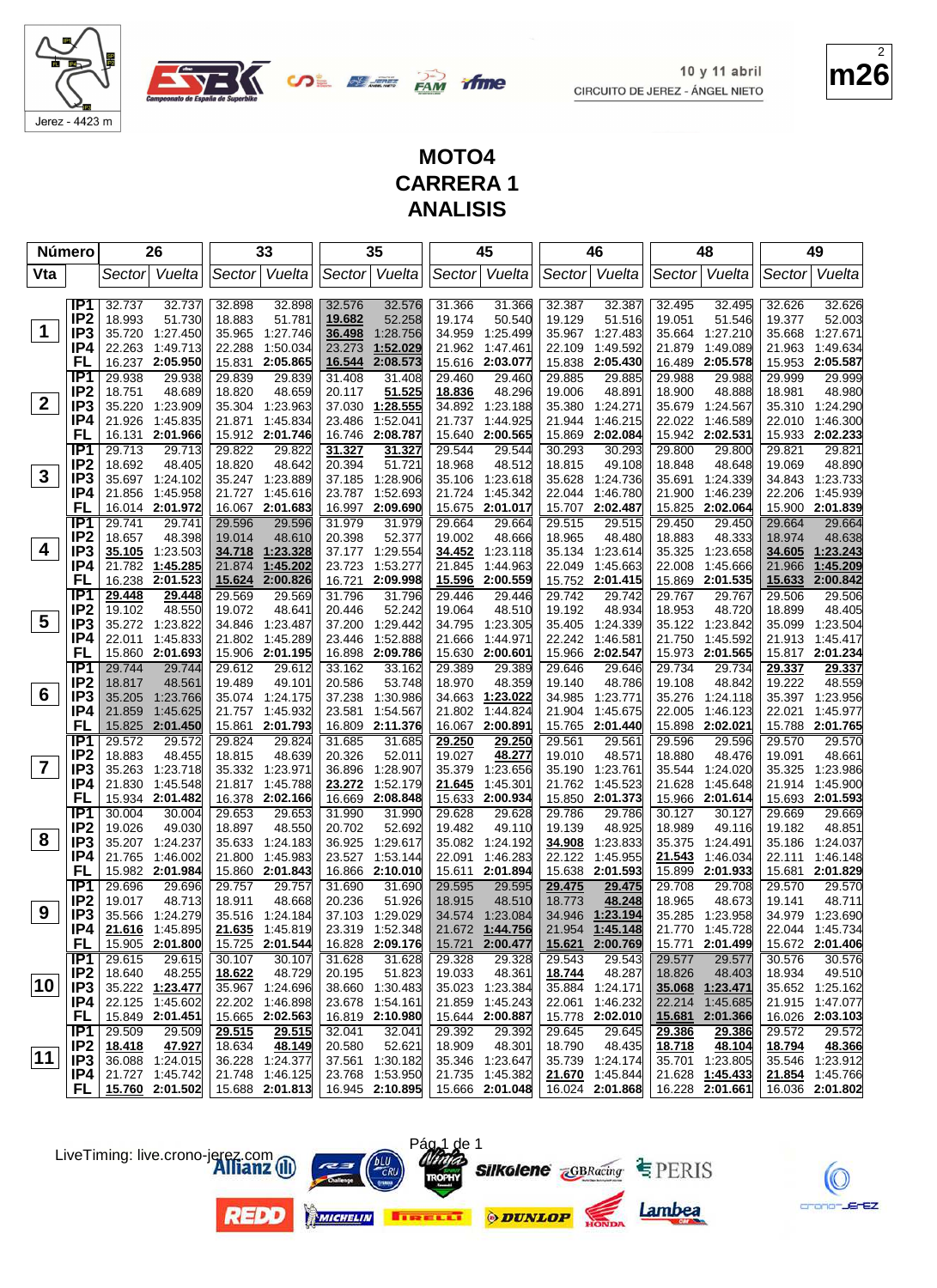

Jerez - 4423 m

**OLEE BAN** ifme

10 y 11 abril CIRCUITO DE JEREZ - ÁNGEL NIETO

## **MOTO4 CARRERA 1 ANALISIS**

|                         | <b>Número</b>          |                  | 65                   |                  | 66                   |                  | 69                                 |                  | 70                          |                  | 71                                              |                  | 72                   |                  | 77                   |
|-------------------------|------------------------|------------------|----------------------|------------------|----------------------|------------------|------------------------------------|------------------|-----------------------------|------------------|-------------------------------------------------|------------------|----------------------|------------------|----------------------|
| Vta                     |                        |                  | Sector Vuelta        |                  | Sector Vuelta        |                  | Sector  Vuelta                     |                  | Sector Vuelta               |                  | Sector Vuelta                                   |                  | Sector Vuelta        | Sector           | Vuelta               |
|                         | IP1                    | 32.486           |                      |                  |                      |                  |                                    |                  |                             |                  |                                                 |                  |                      | 32.702           |                      |
|                         | IP <sub>2</sub>        | 18.662           | 32.486<br>51.148     | 33.489<br>19.616 | 33.489<br>53.105     | 31.185<br>19.079 | 31.185<br>50.264                   | 32.603<br>18.946 | 32.603<br>51.549            | 31.847<br>18.840 | 31.847<br>50.687                                | 33.821<br>19.392 | 33.821<br>53.213     | 18.993           | 32.702<br>51.695     |
| $\mathbf 1$             | IP <sub>3</sub>        | 35.930           | 1:27.078             |                  | 36.664 1:29.769      |                  | 34.672 1:24.936                    |                  | 35.974 1:27.523             |                  | 35.937 1:26.624                                 | 36.393           | 1:29.606             | 35.886           | 1:27.581             |
|                         | IP4                    | 22.068           | 1:49.146             | 23.136           | 1:52.905             |                  | 21.777 1:46.713                    | 22.276           | 1:49.799                    | 22.079           | 1:48.703                                        | 22.722           | 1:52.328             | 22.253           | 1:49.834             |
|                         | FL                     | 16.200           | 2:05.346             | 16.216           | 2:09.121             |                  | 15.659 2:02.372                    | 15.720           | 2:05.519                    | 15.747           | 2:04.450                                        | 16.081           | 2:08.409             | 15.975           | 2:05.809             |
|                         | IP <sub>1</sub>        | 30.034           | 30.034               | 30.609           | 30.609               | 29.412           | 29.412                             | 30.118           | 30.118                      | 30.418           | 30.418                                          | 30.794           | 30.794               | 30.168           | 30.168               |
|                         | IP <sub>2</sub>        | 18.828           | 48.862               | 19.458           | 50.067               | 18.784           | 48.196                             | 18.634           | 48.752                      | 18.900           | 49.318                                          | 19.204           | 49.998               | 18.863           | 49.031               |
| $\overline{2}$          | IP <sub>3</sub>        |                  | 35.022 1:23.884      | 36.226           | 1:26.293             |                  | 34.661 1:22.857                    | 35.408           | 1:24.160                    | 35.663           | 1:24.981                                        | 36.275           | 1:26.273             |                  | 35.214 1:24.245      |
|                         | IP4                    | 22.151           | 1:46.035             | 22.925           | 1:49.218             | 21.995           | 1:44.852                           | 22.006           | 1:46.166                    | 22.032           | 1:47.013                                        | 22.567           | 1:48.840             | 22.028           | 1:46.273             |
|                         | FL                     |                  | 15.802 2:01.837      |                  | 16.117 2:05.335      |                  | 15.632 2:00.484                    | 15.701           | 2:01.867                    | 15.926           | 2:02.939                                        | 16.077           | 2:04.917             | 16.121           | 2:02.394             |
|                         | TP1                    | 29.664           | 29.664               | 30.339           | 30.339               | 29.648           | 29.648                             | 29.867           | 29.867                      | 29.870           | 29.870                                          | 30.212           | 30.212               | 29.572           | 29.572               |
|                         | IP <sub>2</sub>        | 18.869           | 48.533               | 19.552           | 49.891               | 19.119           | 48.767                             | 18.975           | 48.842                      | 19.151           | 49.021                                          | 19.338           | 49.550               | 18.837           | 48.409               |
| 3                       | IP <sub>3</sub>        |                  | 34.810 1:23.343      | 35.945           | 1:25.836             |                  | 34.770 1:23.537                    |                  | 35.159 1:24.001             | 35.675           | 1:24.696                                        |                  | 36.002 1:25.552      | 35.729           | 1:24.138             |
|                         | IP4                    | 22.206           | 1:45.549             | 22.756           | 1:48.592             | 21.788           | 1:45.325                           |                  | 21.852 1:45.853             | 22.022           | 1:46.718                                        | 22.508           | 1:48.060             | 21.932           | 1:46.070             |
|                         | FL                     | 15.672           | 2:01.221             | 16.021           | 2:04.613             |                  | 15.796 2:01.121                    | 15.959           | 2:01.812                    | 15.655           | 2:02.373                                        | 16.072           | 2:04.132             | 15.818           | 2:01.888             |
|                         | TP1                    | 29.772           | 29.772               | 30.359           | 30.359               | 29.565           | 29.565                             | 29.530           | 29.530                      | 29.588           | 29.588                                          | 30.638           | 30.638               | 29.743           | 29.743               |
|                         | IP <sub>2</sub>        | 19.182           | 48.954               | 19.448           | 49.807               | 19.132           | 48.697                             | 18.805           | 48.335                      | 19.030           | 48.618                                          | 19.305           | 49.943               | 18.733           | 48.476               |
| 4                       | IP <sub>3</sub>        | 34.855           | 1:23.809             | 35.866           | 1:25.673             |                  | 35.009 1:23.706                    |                  | 34.754 1:23.089             | 35.094           | 1:23.712                                        | 35.899           | 1:25.842             |                  | 34.932 1:23.408      |
|                         | IP4                    | 22.247           | 1:46.056             | 23.240           | 1:48.913             |                  | 21.592 1:45.298                    | 21.922           | 1:45.011                    | 22.084           | 1:45.796                                        | 22.353           | 1:48.195             | 22.019           | 1:45.427             |
|                         | FL<br>IP1              |                  | 15.615 2:01.671      |                  | 16.188 2:05.101      |                  | 15.744 2:01.042                    | 15.674           | 2:00.685                    | 15.744           | 2:01.540                                        | 16.060           | 2:04.255             |                  | 15.886 2:01.313      |
|                         | IP <sub>2</sub>        | 29.632<br>18.970 | 29.632<br>48.602     | 30.349<br>19.864 | 30.349<br>50.213     | 29.198<br>18.941 | 29.198<br>48.139                   | 29.446<br>18.906 | 29.446<br>48.352            | 29.815<br>19.147 | 29.815<br>48.962                                | 30.268<br>19.489 | 30.268<br>49.757     | 29.582<br>19.063 | 29.582<br>48.645     |
| $\overline{\mathbf{5}}$ | IP <sub>3</sub>        | 34.898           | 1:23.500             | 36.206           | 1:26.419             |                  | 34.878 1:23.017                    | 35.161           | 1:23.513                    | 35.070           | 1:24.032                                        | 36.139           | 1:25.896             | 34.827           | 1:23.472             |
|                         | IP4                    |                  | 21.904 1:45.404      | 23.220           | 1:49.639             |                  | 21.519 1:44.536                    | 21.966           | 1.45.479                    | 21.930           | 1:45.962                                        | 22.275           | 1:48.171             | 22.101           | 1:45.573             |
|                         | FL                     |                  | 15.852 2:01.256      |                  | 16.191 2:05.830      |                  | 16.154 2:00.690                    |                  | 15.943 2:01.422             | 15.699           | 2:01.661                                        |                  | 15.990 2:04.161      |                  | 15.875 2:01.448      |
|                         | IP <sub>1</sub>        | 29.537           | 29.537               | 30.436           | 30.436               | 29.276           | 29.276                             | 29.358           | 29.358                      | 29.829           | 29.829                                          | 30.244           | 30.244               | 29.854           | 29.854               |
|                         | IP <sub>2</sub>        | 19.228           | 48.765               | 20.015           | 50.451               | 18.733           | 48.009                             | 19.069           | 48.427                      | 19.204           | 49.033                                          | 19.525           | 49.769               | 19.106           | 48.960               |
| 6                       | IP <sub>3</sub>        |                  | 35.197 1:23.962      |                  | 36.147 1:26.598      |                  | 34.861 1:22.870                    |                  | 35.282 1:23.709             | 35.150           | 1:24.183                                        | 36.044           | 1:25.813             | 34.913           | 1:23.873             |
|                         | IP4                    | 22.109           | 1:46.071             | 23.209           | 1:49.807             |                  | 21.500 1:44.370                    | 22.077           | 1:45.786                    | 21.975           | 1:46.158                                        | 22.319           | 1:48.132             | 22.191           | 1:46.064             |
|                         | FL                     |                  | 16.083 2:02.154      |                  | 16.168 2:05.975      | 16.070           | 2:00.440                           |                  | 15.934 2:01.720             |                  | 15.694 2:01.852                                 |                  | 15.928 2:04.060      |                  | 15.945 2:02.009      |
|                         | TP1                    | 29.823           | 29.823               | 30.400           | 30.400               | 29.389           | 29.389                             | 29.303           | 29.303                      | 29.680           | 29.680                                          | 30.170           | 30.170               | 29.608           | 29.608               |
|                         | IP <sub>2</sub>        | 18.809           | 48.632               | 19.878           | 50.278               | 18.995           | 48.384                             | 19.243           | 48.546                      | 19.174           | 48.854                                          | 19.372           | 49.542               | 18.950           | 48.558               |
| $\overline{\mathbf{r}}$ | IP <sub>3</sub>        |                  | 35.624 1:24.256      | 36.269           | 1:26.547             |                  | 34.830 1:23.214                    | 35.158           | 1:23.704                    | 35.162           | 1:24.016                                        |                  | 36.133 1:25.675      | 34.891           | 1:23.449             |
|                         | IP4                    | 21.692           | 1:45.948             | 23.104           | 1:49.651             |                  | 21.610 1:44.824                    | 22.023           | 1:45.727                    | 21.986           | 1:46.002                                        | 22.307           | 1:47.982             | 21.949           | 1:45.398             |
|                         | FL                     |                  | 16.245 2:02.193      |                  | 16.189 2:05.840      |                  | 15.759 2:00.583                    |                  | 16.048 2:01.775             | 15.896           | 2:01.898                                        |                  | 15.984 2:03.966      |                  | 16.208 2:01.606      |
|                         | TP1                    | 29.527           | 29.527               | 30.596           | 30.596               | 29.884           | 29.884                             | 29.533           | 29.533                      | 29.778           | 29.778                                          | 30.606           | 30.606               | 29.970           | 29.970               |
| 8                       | IP <sub>2</sub>        | 18.889           | 48.416               | 19.900           | 50.496               | 19.273           | 49.157                             | 19.288           | 48.821                      | 19.216           | 48.994                                          | 19.416           | 50.022               | 19.340           | 49.310               |
|                         | IP <sub>3</sub><br>IP4 | 35.604<br>21.800 | 1:24.020<br>1:45.820 | 35.996<br>23.233 | 1:26.492<br>1:49.725 |                  | 34.964 1:24.121<br>22.081 1:46.202 |                  | 35.442 1:24.263<br>1:46.246 | 35.145           | 1:24.139<br>1:45.956                            | 35.998<br>22.422 | 1:26.020<br>1:48.442 | 35.158<br>21.661 | 1:24.468<br>1:46.129 |
|                         | FL                     |                  | 15.887 2:01.707      |                  | 15.974 2:05.699      |                  | 15.670 2:01.872                    | 21.983           | 15.982 2:02.228             | 21.817           | 15.575 2:01.531                                 |                  | 15.885 2:04.327      |                  | 15.984 2:02.113      |
|                         | $\overline{IP1}$       | 29.880           | 29.880               | 30.505           | 30.505               | 29.750           | 29.750                             | 29.350           | 29.350                      | 29.536           | 29.536                                          | 30.247           | 30.247               | 29.673           | 29.673               |
|                         | IP <sub>2</sub>        | 19.092           | 48.972               | 19.723           | 50.228               | 19.214           | 48.964                             | 19.099           | 48.449                      | 18.759           | 48.295                                          | 19.390           | 49.637               | 18.927           | 48.600               |
| 9                       | IP <sub>3</sub>        |                  | 35.136 1:24.108      |                  | 36.179 1:26.407      |                  | 34.949 1:23.913                    |                  | 34.929 1:23.378             |                  | 34.820 1:23.115                                 |                  | 35.861 1:25.498      |                  | 35.697 1:24.297      |
|                         | IP4                    |                  | 21.485 1:45.593      |                  | 23.043 1:49.450      |                  | 21.474 1:45.387                    |                  | 21.956 1:45.334             |                  | 21.470 1:44.585                                 |                  | 22.296 1:47.794      |                  | 21.523 1:45.820      |
|                         | <b>FL</b>              |                  | 15.908 2:01.501      |                  | 16.106 2:05.556      |                  | 15.645 2:01.032                    |                  | 15.799 2:01.133             |                  | 15.925 2:00.510                                 |                  | 15.906 2:03.700      |                  | 16.075 2:01.895      |
|                         | IP1                    | 29.525           | 29.525               | 30.246           | 30.246               | 29.432           | 29.432                             | 29.523           | 29.523                      | 29.502           | 29.502                                          | 30.157           | 30.157               | 29.558           | 29.558               |
|                         | IP <sub>2</sub>        | 18.944           | 48.469               | 19.565           | 49.811               | 19.061           | 48.493                             | 19.248           | 48.771                      | 19.034           | 48.536                                          | 19.054           | 49.211               | 18.500           | 48.058               |
| 10                      | IP <sub>3</sub>        |                  | 35.488 1:23.957      |                  | 36.009 1:25.820      |                  | 35.012 1:23.505                    |                  | 35.565 1:24.336             |                  | 35.701 1:24.237                                 |                  | 35.817 1:25.028      |                  | 34.855 1:22.913      |
|                         | IP4.                   |                  | 22.039 1:45.996      |                  | 22.909 1:48.729      |                  | 21.620 1:45.125                    |                  | 21.842 1:46.178             |                  | 21.722 1:45.959                                 |                  | 21.954 1:46.982      |                  | 22.386 1:45.299      |
|                         | <b>FL</b>              |                  | 15.942 2:01.938      |                  | 16.043 2:04.772      |                  | 15.668 2:00.793                    |                  | 15.940 2:02.118             |                  | 15.899 2:01.858                                 |                  | 15.896 2:02.878      |                  | 15.843 2:01.142      |
|                         | IP1                    | 29.823           | 29.823               | 30.356           | 30.356               | 29.321           | 29.321                             | 29.483           | 29.483                      | 29.837           | 29.837                                          | 29.976           | 29.976               | 29.392           | 29.392               |
|                         | IP <sub>2</sub>        | 18.854           | 48.677               | 19.617           | 49.973               | 18.943           | 48.264                             | 18.980           | 48.463                      | 18.858           | 48.695                                          | 18.986           | 48.962               | 18.533           | 47.925               |
| 11                      | IP3                    |                  | 35.914 1:24.591      |                  | 36.323 1:26.296      |                  | 34.748 1:23.012                    |                  | 35.476 1:23.939             |                  | 35.372 1:24.067                                 |                  | 35.570 1:24.532      |                  | 35.659 1:23.584      |
|                         | IP4                    |                  | 21.686 1:46.277      |                  | 23.168 1:49.464      |                  | 21.957 1:44.969                    |                  | 22.093 1:46.032             |                  | 22.012 1:46.079                                 |                  | 22.558 1:47.090      |                  | 21.601 1:45.185      |
|                         | FL.                    |                  | 15.992 2:02.269      |                  | 16.422 2:05.886      |                  | 15.852 2:00.821                    |                  | 15.918 2:01.950             |                  | $\vert$ 15.749 2:01.828 $\vert$ 16.341 2:03.431 |                  |                      |                  | 16.283 2:01.468      |





LiveTiming: live.crono-jerez.com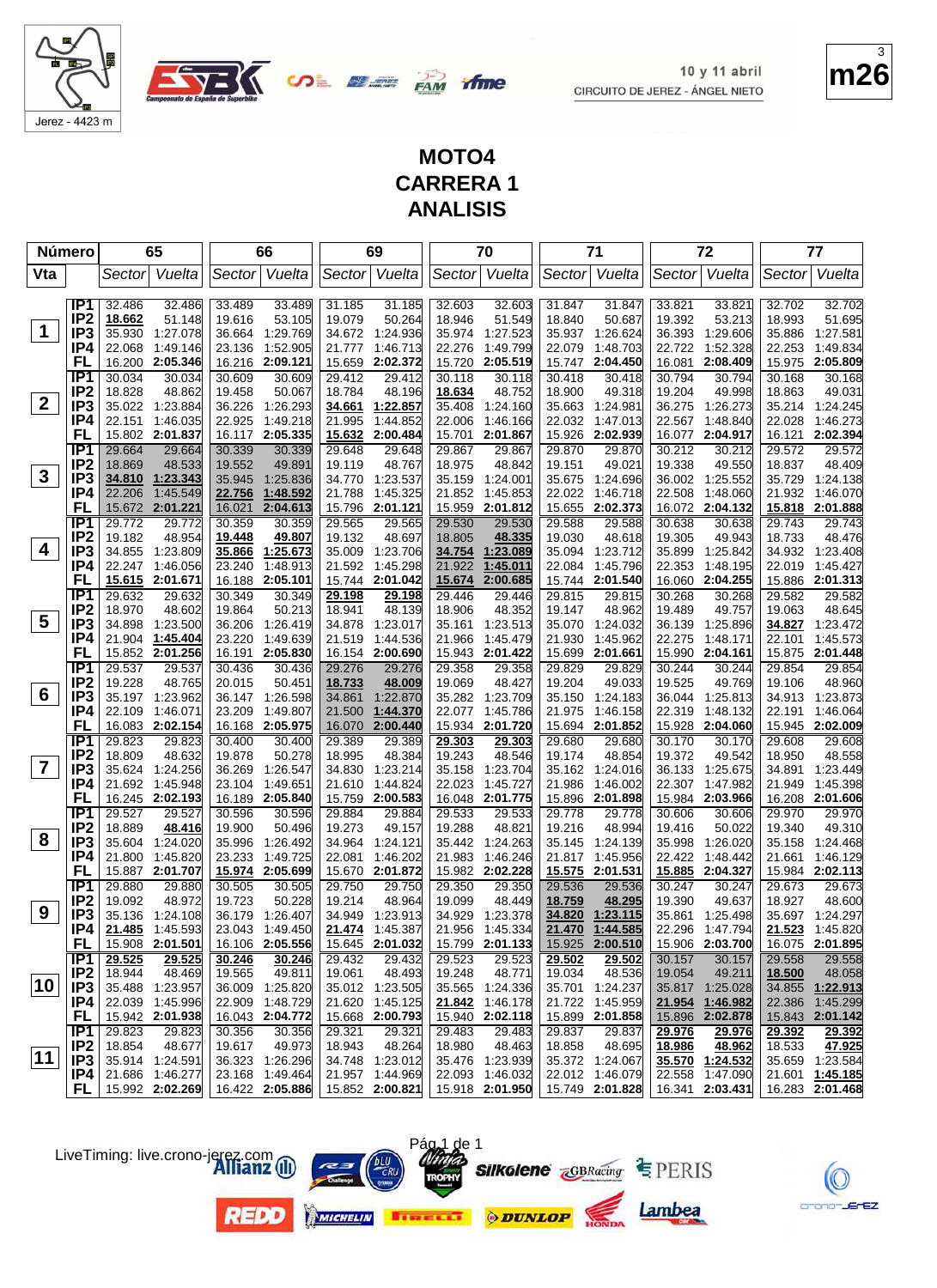Jerez - 4423 m

E **OL BEER BAN**  $\nabla$   $\overline{\phantom{0}}$ 



#### **MOTO4 CARRERA 1 ANALISIS**

tfme

|                 | Número                 | 84                                              | 0                           | 0 |                                                         | 0 | 0 | 0 | 0 |
|-----------------|------------------------|-------------------------------------------------|-----------------------------|---|---------------------------------------------------------|---|---|---|---|
| Vta             |                        | Sector Vuelta                                   | Sector Vuelta Sector Vuelta |   | Sector Vuelta Sector Vuelta Sector Vuelta Sector Vuelta |   |   |   |   |
|                 |                        |                                                 |                             |   |                                                         |   |   |   |   |
|                 | IP1                    | 31.844<br>31.844                                |                             |   |                                                         |   |   |   |   |
|                 | IP <sub>2</sub>        | 19.122<br>50.966                                |                             |   |                                                         |   |   |   |   |
| 1               | IP3                    | 35.679 1:26.645                                 |                             |   |                                                         |   |   |   |   |
|                 | IP4                    | 22.287 1:48.932                                 |                             |   |                                                         |   |   |   |   |
|                 | FL                     | 15.509 2:04.441                                 |                             |   |                                                         |   |   |   |   |
|                 | IP1                    | 29.576<br>29.576                                |                             |   |                                                         |   |   |   |   |
| $\mathbf{2}$    | IP <sub>2</sub>        | 18.748<br>48.324<br>35.225 1:23.549             |                             |   |                                                         |   |   |   |   |
|                 | IP <sub>3</sub><br>IP4 | 22.224 1:45.773                                 |                             |   |                                                         |   |   |   |   |
|                 | FL                     | 15.601 2:01.374                                 |                             |   |                                                         |   |   |   |   |
|                 | IP1                    | 29.396<br>29.396                                |                             |   |                                                         |   |   |   |   |
|                 | IP <sub>2</sub>        | 48.519<br>19.123                                |                             |   |                                                         |   |   |   |   |
| $3\phantom{a}$  | IP3                    | 35.299 1:23.818                                 |                             |   |                                                         |   |   |   |   |
|                 | IP4                    | 22.055 1:45.873                                 |                             |   |                                                         |   |   |   |   |
|                 | FL                     | 15.489 2:01.362                                 |                             |   |                                                         |   |   |   |   |
|                 | <b>IP1</b>             | 29.568<br>29.568                                |                             |   |                                                         |   |   |   |   |
|                 | IP <sub>2</sub>        | 19.001<br>48.569                                |                             |   |                                                         |   |   |   |   |
| 4               | IP3                    | 34.945 1:23.514                                 |                             |   |                                                         |   |   |   |   |
|                 | IP4                    | 22.332 1:45.846                                 |                             |   |                                                         |   |   |   |   |
|                 | FL                     | 15.574 2:01.420                                 |                             |   |                                                         |   |   |   |   |
|                 | IP1                    | 29.632<br>29.632                                |                             |   |                                                         |   |   |   |   |
| $5\overline{)}$ | IP <sub>2</sub>        | 19.359<br>48.991                                |                             |   |                                                         |   |   |   |   |
|                 | IP3                    | 35.235 1:24.226                                 |                             |   |                                                         |   |   |   |   |
|                 | IP4<br>FL              | 22.369 1:46.595<br>15.592 2:02.187              |                             |   |                                                         |   |   |   |   |
|                 | $\overline{IP1}$       | 29.756<br>29.756                                |                             |   |                                                         |   |   |   |   |
|                 | IP <sub>2</sub>        | 19.314<br>49.070                                |                             |   |                                                         |   |   |   |   |
| 6               | IP <sub>3</sub>        | 34.991 1:24.061                                 |                             |   |                                                         |   |   |   |   |
|                 | IP4                    | 22.368 1:46.429                                 |                             |   |                                                         |   |   |   |   |
|                 | FL                     | 15.609 2:02.038                                 |                             |   |                                                         |   |   |   |   |
|                 | IP <sub>1</sub>        | 29.653<br>29.653                                |                             |   |                                                         |   |   |   |   |
|                 | IP <sub>2</sub>        | 19.315<br>48.968                                |                             |   |                                                         |   |   |   |   |
| $\overline{7}$  | IP3                    | 35.278 1:24.246                                 |                             |   |                                                         |   |   |   |   |
|                 | IP4                    | 21.965 1:46.211                                 |                             |   |                                                         |   |   |   |   |
|                 | FL                     | 15.655 2:01.866                                 |                             |   |                                                         |   |   |   |   |
|                 | TP1                    | 29.790<br>29.790                                |                             |   |                                                         |   |   |   |   |
| 8               | IP <sub>2</sub>        | 19.317<br>49.107                                |                             |   |                                                         |   |   |   |   |
|                 | IP3<br>IP4             | 35.513 1:24.620<br>21.855 1:46.475              |                             |   |                                                         |   |   |   |   |
|                 | FL                     | 15.754 2:02.229                                 |                             |   |                                                         |   |   |   |   |
|                 | IP <sub>1</sub>        | 29.643<br>29.643                                |                             |   |                                                         |   |   |   |   |
|                 | IP <sub>2</sub>        | 19.570<br>49.213                                |                             |   |                                                         |   |   |   |   |
| 9               | IP <sub>3</sub>        | 34.953 1:24.166                                 |                             |   |                                                         |   |   |   |   |
|                 | IP4                    | 21.751 1:45.917                                 |                             |   |                                                         |   |   |   |   |
|                 | FL                     | 15.578 2:01.495                                 |                             |   |                                                         |   |   |   |   |
|                 | IP1                    | 29.694<br>29.694                                |                             |   |                                                         |   |   |   |   |
|                 |                        | <b>IP2</b> 19.193<br>48.887                     |                             |   |                                                         |   |   |   |   |
| 10              | IP <sub>3</sub>        | 35.115 1:24.002                                 |                             |   |                                                         |   |   |   |   |
|                 | IP4                    | 22.159 1:46.161                                 |                             |   |                                                         |   |   |   |   |
|                 | <b>FL</b>              | 15.635 2:01.796                                 |                             |   |                                                         |   |   |   |   |
|                 | IP1                    | 29.737<br>29.737                                |                             |   |                                                         |   |   |   |   |
| 11              |                        | $IP2$ 19.155<br>48.892<br>$IP3$ 36.112 1:25.004 |                             |   |                                                         |   |   |   |   |
|                 |                        | $IP4$ 21.839 1:46.843                           |                             |   |                                                         |   |   |   |   |
|                 | FL                     | 15.997 2:02.840                                 |                             |   |                                                         |   |   |   |   |
|                 |                        |                                                 |                             |   |                                                         |   |   |   |   |



**REDD** 





 $\sqrt{2}$  de 1





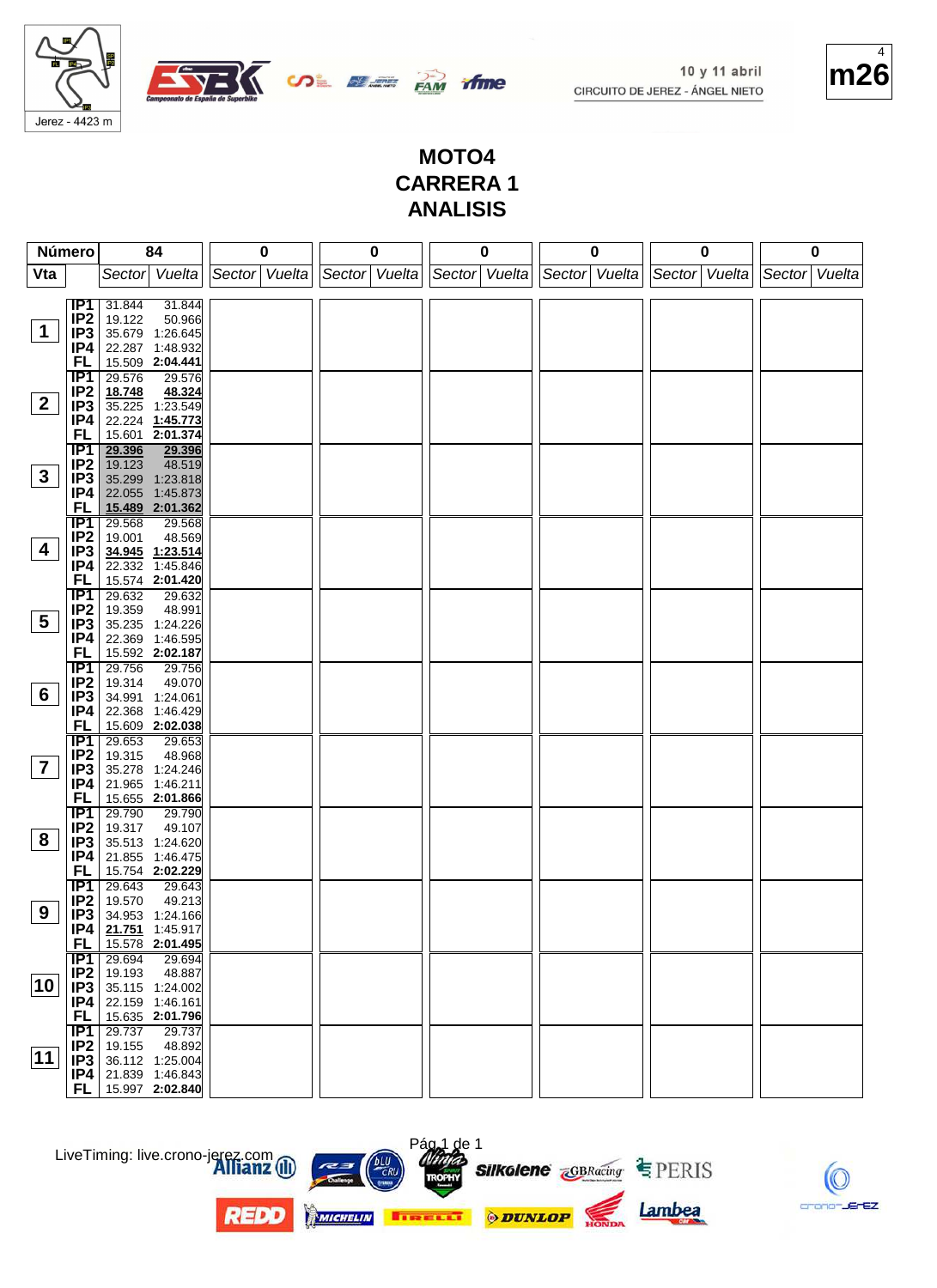





**m27**

## **MOTO4 CARRERA 1 40 MEJORES VUELTAS**

*ifme* 

| <b>Dorsal</b>           | Piloto             | <b>Nat</b> | Equipo                      | Maq.         | Hora     | <b>Vuelta</b>  | Tiempo   |
|-------------------------|--------------------|------------|-----------------------------|--------------|----------|----------------|----------|
| 17                      | Pedro ALOMAR       | <b>ESP</b> | <b>IGAXTEAM</b>             | <b>BEON</b>  | 13:00:30 | $\overline{7}$ | 2:00.177 |
| 69                      | Fernando BUJOSA    | <b>ESP</b> | MIGUEL OLIVEIRA FAN CLUB RA | <b>BEON</b>  | 12:58:29 | 6              | 2:00.440 |
| 12                      | Adriano DONOSO     | <b>ESP</b> | FIFTY MOTORSPORT            | <b>BEON</b>  | 12:50:26 | 2              | 2:00.442 |
| 45                      | Alex LONGARELA     | <b>ESP</b> | <b>IGAXTEAM</b>             | <b>BEON</b>  | 13:04:32 | 9              | 2:00.477 |
| 69                      | Fernando BUJOSA    | <b>ESP</b> | MIGUEL OLIVEIRA FAN CLUB RA | <b>BEON</b>  | 12:50:26 | 2              | 2:00.484 |
| 71                      | Carlos CANO        | <b>ESP</b> | <b>H43 TEAM NOBBY</b>       | <b>BEON</b>  | 13:04:42 | 9              | 2:00.510 |
| 17                      | Pedro ALOMAR       | <b>ESP</b> | <b>IGAXTEAM</b>             | <b>BEON</b>  | 12:52:27 | 3              | 2:00.520 |
| $\overline{7}$          | Beñat FERNANDEZ    | <b>ESP</b> | AUSTIN RACING VHC LIQUI MOL | CORSE        | 12:50:26 | 2              | 2:00.529 |
| 45                      | Alex LONGARELA     | <b>ESP</b> | <b>IGAXTEAM</b>             | <b>BEON</b>  | 12:54:27 | 4              | 2:00.559 |
| 45                      | Alex LONGARELA     | <b>ESP</b> | <b>IGAXTEAM</b>             | <b>BEON</b>  | 12:50:26 | 2              | 2:00.565 |
| $\overline{7}$          | Beñat FERNANDEZ    | <b>ESP</b> | AUSTIN RACING VHC LIQUI MOL | CORSE        | 12:58:29 | 6              | 2:00.577 |
| 69                      | Fernando BUJOSA    | <b>ESP</b> | MIGUEL OLIVEIRA FAN CLUB RA | <b>BEON</b>  | 13:00:29 | 7              | 2:00.583 |
| 45                      | Alex LONGARELA     | <b>ESP</b> | <b>IGAXTEAM</b>             | <b>BEON</b>  | 12:56:28 | 5              | 2:00.601 |
| 12                      | Adriano DONOSO     | <b>ESP</b> | FIFTY MOTORSPORT            | <b>BEON</b>  | 13:00:29 | 7              | 2:00.615 |
| 12                      | Adriano DONOSO     | <b>ESP</b> | FIFTY MOTORSPORT            | <b>BEON</b>  | 12:56:28 | 5              | 2:00.634 |
| 17                      | Pedro ALOMAR       | <b>ESP</b> | <b>IGAXTEAM</b>             | <b>BEON</b>  | 12:50:27 | 2              | 2:00.662 |
| 70                      | laroslav KARPUSHIN | <b>RUS</b> | AUSTIN RACING VHC LIQUI MOL | CORSE        | 12:54:33 | 4              | 2:00.685 |
| 69                      | Fernando BUJOSA    | <b>ESP</b> | MIGUEL OLIVEIRA FAN CLUB RA | <b>BEON</b>  | 12:56:28 | 5              | 2:00.690 |
| 12                      | Adriano DONOSO     | <b>ESP</b> | FIFTY MOTORSPORT            | <b>BEON</b>  | 13:04:32 | 9              | 2:00.691 |
| $\overline{7}$          | Beñat FERNANDEZ    | <b>ESP</b> | AUSTIN RACING VHC LIQUI MOL | CORSE        | 13:00:30 | 7              | 2:00.693 |
| $\overline{\mathbf{r}}$ | Beñat FERNANDEZ    | <b>ESP</b> | AUSTIN RACING VHC LIQUI MOL | CORSE        | 12:54:27 | 4              | 2:00.701 |
| 17                      | Pedro ALOMAR       | <b>ESP</b> | <b>IGAXTEAM</b>             | <b>BEON</b>  | 12:56:29 | 5              | 2:00.712 |
| $\overline{7}$          | Beñat FERNANDEZ    | <b>ESP</b> | AUSTIN RACING VHC LIQUI MOL | CORSE        | 13:04:32 | 9              | 2:00.719 |
| 12                      | Adriano DONOSO     | <b>ESP</b> | FIFTY MOTORSPORT            | <b>BEON</b>  | 12:54:27 | 4              | 2:00.751 |
| 46                      | Alvaro LUCAS       | <b>ESP</b> | <b>MRE TALENT</b>           | CORSE        | 13:04:42 | 9              | 2:00.769 |
| 69                      | Fernando BUJOSA    | <b>ESP</b> | MIGUEL OLIVEIRA FAN CLUB RA | <b>BEON</b>  | 13:06:33 | 10             | 2:00.793 |
| 12                      | Adriano DONOSO     | <b>ESP</b> | FIFTY MOTORSPORT            | <b>BEON</b>  | 12:58:29 | 6              | 2:00.801 |
| 17                      | Pedro ALOMAR       | <b>ESP</b> | <b>IGAXTEAM</b>             | <b>BEON</b>  | 12:58:30 | 6              | 2:00.809 |
| 17                      | Pedro ALOMAR       | <b>ESP</b> | <b>IGAXTEAM</b>             | <b>BEON</b>  | 13:08:34 | 11             | 2:00.815 |
| 69                      | Fernando BUJOSA    | <b>ESP</b> | MIGUEL OLIVEIRA FAN CLUB RA | <b>BEON</b>  | 13:08:34 | 11             | 2:00.821 |
| 7                       | Beñat FERNANDEZ    | <b>ESP</b> | AUSTIN RACING VHC LIQUI MOL | <b>CORSE</b> | 13:08:34 | 11             | 2:00.823 |
| 33                      | Enzo HOARAU        | <b>ESP</b> | <b>JEG RACING</b>           | <b>BEON</b>  | 12:54:34 | 4              | 2:00.826 |
| $\overline{7}$          | Beñat FERNANDEZ    | <b>ESP</b> | AUSTIN RACING VHC LIQUI MOL | CORSE        | 12:56:28 | 5              | 2:00.827 |
| 7                       | Beñat FERNANDEZ    | ESP        | AUSTIN RACING VHC LIQUI MOL | CORSE        | 13:06:33 | 10             | 2:00.841 |
| 49                      | Izan RODRIGUEZ     | <b>ESP</b> | <b>ETGRACING</b>            | <b>BEON</b>  | 12:54:33 | 4              | 2:00.842 |
| 7                       | Beñat FERNANDEZ    | <b>ESP</b> | AUSTIN RACING VHC LIQUI MOL | CORSE        | 12:52:27 | 3              | 2:00.869 |
| 12                      | Adriano DONOSO     | <b>ESP</b> | <b>FIFTY MOTORSPORT</b>     | <b>BEON</b>  | 12:52:27 | 3              | 2:00.879 |
| 45                      | Alex LONGARELA     | <b>ESP</b> | <b>IGAXTEAM</b>             | <b>BEON</b>  | 13:06:33 | 10             | 2:00.887 |
| 45                      | Alex LONGARELA     | ESP        | <b>IGAXTEAM</b>             | <b>BEON</b>  | 12:58:29 | 6              | 2:00.891 |
| 17                      | Pedro ALOMAR       | ESP        | <b>IGAXTEAM</b>             | <b>BEON</b>  | 13:06:33 | 10             | 2:00.892 |



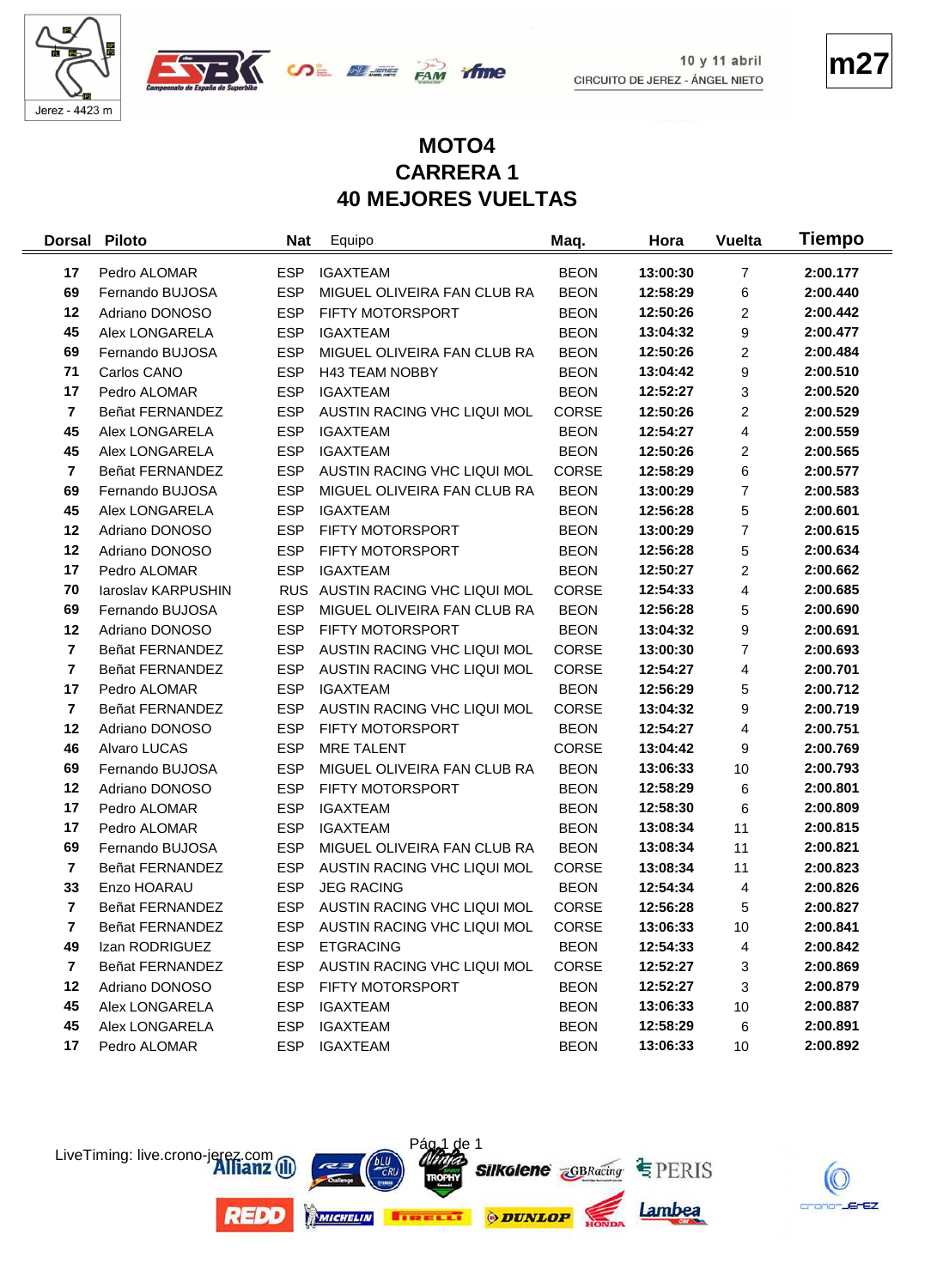

OF WE FAM TIME



## **MOTO4 CARRERA 1 TOP CINCO VUELTAS**

|     | <b>Piloto</b>       |            | Nat Equipo                     |          |          | <b>Top Five Laps</b> |          |          |
|-----|---------------------|------------|--------------------------------|----------|----------|----------------------|----------|----------|
|     |                     |            |                                |          |          |                      |          |          |
|     | 17 Pedro ALOMAR     | <b>ESP</b> | <b>IGAXTEAM</b>                | 2:00.177 | 2:00.520 | 2:00.662             | 2:00.712 | 2:00.809 |
| 69  | Fernando BUJOSA     | <b>ESP</b> | MIGUEL OLIVEIRA FAN CLUB RACI  | 2:00.440 | 2:00.484 | 2:00.583             | 2:00.690 | 2:00.793 |
|     | 12 Adriano DONOSO   | <b>ESP</b> | FIFTY MOTORSPORT               | 2:00.442 | 2:00.615 | 2:00.634             | 2:00.691 | 2:00.751 |
|     | 45 Alex LONGARELA   | <b>ESP</b> | <b>IGAXTEAM</b>                | 2:00.477 | 2:00.559 | 2:00.565             | 2:00.601 | 2:00.887 |
| 71. | Carlos CANO         | <b>ESP</b> | <b>H43 TEAM NOBBY</b>          | 2:00.510 | 2:01.531 | 2:01.540             | 2:01.661 | 2:01.828 |
| 7   | Beñat FERNANDEZ     | <b>ESP</b> | AUSTIN RACING VHC LIQUI MOLY   | 2:00.529 | 2:00.577 | 2:00.693             | 2:00.701 | 2:00.719 |
| 70. | laroslav KARPUSHIN  | <b>RUS</b> | AUSTIN RACING VHC LIQUI MOLY   | 2:00.685 | 2:01.133 | 2:01.422             | 2:01.720 | 2:01.775 |
|     | 46 Alvaro LUCAS     | <b>ESP</b> | <b>MRE TALENT</b>              | 2:00.769 | 2:01.373 | 2:01.415             | 2:01.440 | 2:01.593 |
| 33. | Enzo HOARAU         | <b>ESP</b> | <b>JEG RACING</b>              | 2:00.826 | 2:01.195 | 2:01.544             | 2:01.683 | 2:01.746 |
| 49  | Izan RODRIGUEZ      | <b>ESP</b> | <b>ETGRACING</b>               | 2:00.842 | 2:01.234 | 2:01.406             | 2:01.593 | 2:01.765 |
| 10  | Afonso DUARTE       | POR        | MIGUEL OLIVEIRA FAN CLUB RACI  | 2:01.067 | 2:01.297 | 2:01.508             | 2:01.719 | 2:01.866 |
| 77  | Kerman D MARTINEZ   | <b>ESP</b> | <b>CUNA DE CAMPEONES</b>       | 2:01.142 | 2:01.313 | 2:01.448             | 2:01.468 | 2:01.606 |
| 65  | Izan CURIA          | <b>ESP</b> | TEAM CURIA SEMILLA AZTECA      | 2:01.221 | 2:01.256 | 2:01.501             | 2:01.671 | 2:01.707 |
| 84  | Lorenzo GUYAU       | FRA        | <b>TECH SOLUTIONS</b>          | 2:01.362 | 2:01.374 | 2:01.420             | 2:01.495 | 2:01.796 |
| 48  | Andres GARCIA       | <b>ESP</b> | <b>TEAM SPN-EMACOMPETICION</b> | 2:01.366 | 2:01.499 | 2:01.535             | 2:01.565 | 2:01.614 |
| 26  | Alejandra FERNANDEZ | <b>ESP</b> |                                | 2:01.450 | 2:01.451 | 2:01.482             | 2:01.502 | 2:01.523 |
| 8   | Nikola MIROSLAVOV   | <b>BUL</b> | <b>METMOTORINGRACING</b>       | 2:01.489 | 2:01.540 | 2:01.583             | 2:01.626 | 2:01.859 |
| 5   | Miguel BERNAL       | <b>ESP</b> | <b>MRE TALENT</b>              | 2:02.361 | 2:02.692 | 2:03.287             | 2:03.594 | 2:04.046 |
|     | 72 Pio GABRIEL      | <b>ESP</b> | <b>JEG RACING BRS</b>          | 2:02.878 | 2:03.431 | 2:03.700             | 2:03.966 | 2:04.060 |
| 66  | <b>Joel MORA</b>    | <b>ESP</b> | <b>QRG MOTOR RACING</b>        | 2:04.613 | 2:04.772 | 2:05.101             | 2:05.335 | 2:05.556 |
|     | 22 Jose L TORRALBA  | <b>ESP</b> | <b>C.D TORRACING</b>           | 2:04.732 | 2:04.885 | 2:05.066             | 2:05.549 | 2:05.685 |
|     | 35 Jose E ZAMUDIO   |            | MEX TEAM CURIA SEMILLA AZTECA  | 2:08.573 | 2:08.787 | 2:08.848             | 2:09.176 | 2:09.690 |

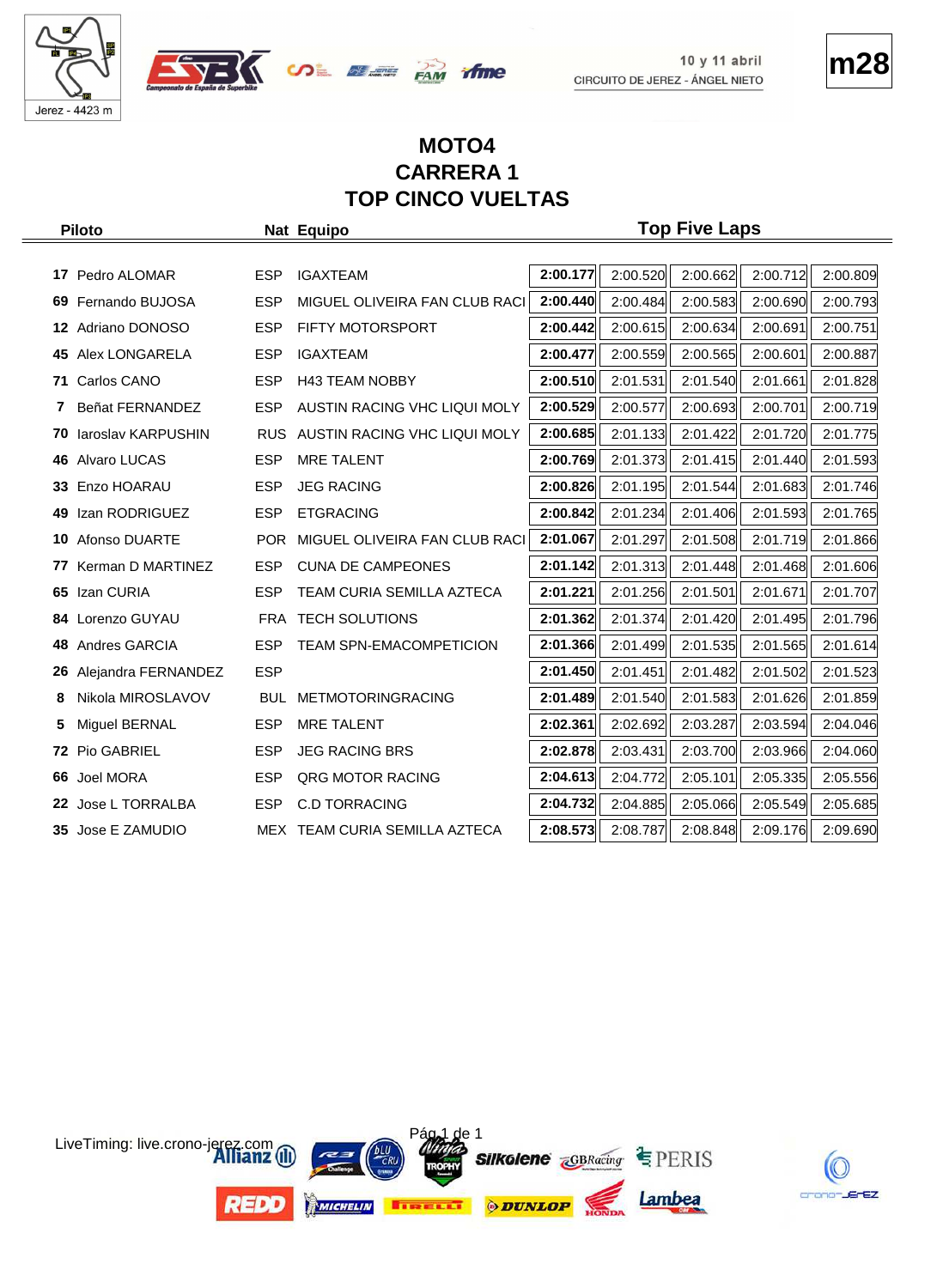





#### **MOTO4 CARRERA 1 40 MEJORES VELOCIDADES MÁXIMAS**

*frme* 

| <b>Dorsal</b>  | <b>Piloto</b>       | <b>Nat</b> | Equipo                          | Maq.             | Hora     | <b>Vuelta</b>  | <b>Vmax</b> |
|----------------|---------------------|------------|---------------------------------|------------------|----------|----------------|-------------|
| 48             | Andres GARCIA       | <b>ESP</b> | TEAM SPN-EMACOMPETICION         | <b>MIR RACIN</b> | 13:07:33 | 10             | 171,2       |
| $\overline{7}$ | Beñat FERNANDEZ     | <b>ESP</b> | AUSTIN RACING VHC LIQUI MOL     | CORSE            | 12:47:13 | 0              | 170,9       |
| 65             | Izan CURIA          | <b>ESP</b> | TEAM CURIA SEMILLA AZTECA       |                  | 12:47:14 | 0              | 170,3       |
| 72             | Pio GABRIEL         | <b>ESP</b> | <b>JEG RACING BRS</b>           | <b>BEON</b>      | 12:47:18 | 0              | 169,8       |
| 26             | Alejandra FERNANDEZ | <b>ESP</b> |                                 |                  | 13:07:33 | 10             | 169,8       |
| 8              | Nikola MIROSLAVOV   |            | BUL METMOTORINGRACING           | <b>BEON</b>      | 12:47:13 | 0              | 169,3       |
| 49             | Izan RODRIGUEZ      | <b>ESP</b> | <b>ETGRACING</b>                | <b>BEON</b>      | 12:47:15 | 0              | 168,8       |
| 49             | Izan RODRIGUEZ      | <b>ESP</b> | <b>ETGRACING</b>                | <b>BEON</b>      | 12:49:18 | 1              | 168,5       |
| 65             | Izan CURIA          | <b>ESP</b> | TEAM CURIA SEMILLA AZTECA       |                  | 12:49:17 | 1              | 168,5       |
| 48             | Andres GARCIA       | <b>ESP</b> | TEAM SPN-EMACOMPETICION         | <b>MIR RACIN</b> | 12:51:20 | $\overline{c}$ | 168,2       |
| 33             | Enzo HOARAU         | <b>ESP</b> | <b>JEG RACING</b>               | <b>BEON</b>      | 12:49:18 | 1              | 168,2       |
| 48             | Andres GARCIA       | <b>ESP</b> | TEAM SPN-EMACOMPETICION         | <b>MIR RACIN</b> | 12:59:27 | 6              | 168,2       |
| 65             | Izan CURIA          | <b>ESP</b> | TEAM CURIA SEMILLA AZTECA       |                  | 13:03:29 | 8              | 168,2       |
| 26             | Alejandra FERNANDEZ | <b>ESP</b> |                                 |                  | 12:47:16 | 0              | 168,2       |
| 77             | Kerman D MARTINEZ   | <b>ESP</b> | <b>CUNA DE CAMPEONES</b>        | <b>MIR RACIN</b> | 12:51:20 | $\overline{c}$ | 168,0       |
| 77             | Kerman D MARTINEZ   | <b>ESP</b> | <b>CUNA DE CAMPEONES</b>        | <b>MIR RACIN</b> | 12:47:15 | 0              | 168,0       |
| 33             | Enzo HOARAU         | <b>ESP</b> | <b>JEG RACING</b>               | <b>BEON</b>      | 13:03:29 | 8              | 168,0       |
| 33             | Enzo HOARAU         | <b>ESP</b> | <b>JEG RACING</b>               | <b>BEON</b>      | 12:53:21 | 3              | 167,7       |
| 71             | Carlos CANO         | <b>ESP</b> | <b>H43 TEAM NOBBY</b>           | <b>BEON</b>      | 12:47:14 | 0              | 167,7       |
| 33             | Enzo HOARAU         | <b>ESP</b> | <b>JEG RACING</b>               | <b>BEON</b>      | 12:47:15 | 0              | 167,7       |
| 33             | Enzo HOARAU         | <b>ESP</b> | <b>JEG RACING</b>               | <b>BEON</b>      | 13:07:33 | 10             | 167,7       |
| 70             | laroslav KARPUSHIN  |            | RUS AUSTIN RACING VHC LIQUI MOL | <b>CORSE</b>     | 12:47:15 | 0              | 167,7       |
| 33             | Enzo HOARAU         | <b>ESP</b> | <b>JEG RACING</b>               | <b>BEON</b>      | 12:51:20 | 2              | 167,4       |
| 46             | Alvaro LUCAS        | <b>ESP</b> | <b>MRE TALENT</b>               | CORSE            | 13:03:30 | 8              | 167,4       |
| 77             | Kerman D MARTINEZ   | <b>ESP</b> | <b>CUNA DE CAMPEONES</b>        | <b>MIR RACIN</b> | 13:07:33 | 10             | 167,4       |
| 26             | Alejandra FERNANDEZ | <b>ESP</b> |                                 |                  | 12:51:20 | $\overline{c}$ | 167,4       |
| 77             | Kerman D MARTINEZ   | <b>ESP</b> | <b>CUNA DE CAMPEONES</b>        | <b>MIR RACIN</b> | 12:53:22 | 3              | 167,2       |
| 48             | Andres GARCIA       | <b>ESP</b> | TEAM SPN-EMACOMPETICION         | <b>MIR RACIN</b> | 12:55:24 | 4              | 167,2       |
| 26             | Alejandra FERNANDEZ | <b>ESP</b> |                                 |                  | 12:53:22 | 3              | 167,2       |
| 17             | Pedro ALOMAR        | <b>ESP</b> | <b>IGAXTEAM</b>                 | <b>BEON</b>      | 12:53:15 | 3              | 166,9       |
| 33             | Enzo HOARAU         | <b>ESP</b> | <b>JEG RACING</b>               | <b>BEON</b>      | 12:59:25 | 6              | 166,9       |
| 26             | Alejandra FERNANDEZ | <b>ESP</b> |                                 |                  | 12:55:24 | 4              | 166,9       |
| 33             | Enzo HOARAU         | <b>ESP</b> | <b>JEG RACING</b>               | <b>BEON</b>      | 12:55:22 | 4              | 166,7       |
| 12             | Adriano DONOSO      | ESP        | FIFTY MOTORSPORT                | <b>BEON</b>      | 12:49:13 | 1              | 166,7       |
| 77             | Kerman D MARTINEZ   | ESP        | <b>CUNA DE CAMPEONES</b>        | <b>MIR RACIN</b> | 13:05:32 | 9              | 166,7       |
| 65             | Izan CURIA          | <b>ESP</b> | TEAM CURIA SEMILLA AZTECA       |                  | 13:01:27 | 7              | 166,7       |
| 26             | Alejandra FERNANDEZ | <b>ESP</b> |                                 |                  | 12:59:27 | 6              | 166,7       |
| 10             | Afonso DUARTE       |            | POR MIGUEL OLIVEIRA FAN CLUB RA | <b>BEON</b>      | 12:47:14 | 0              | 166,4       |
| 72             | Pio GABRIEL         | <b>ESP</b> | <b>JEG RACING BRS</b>           | <b>BEON</b>      | 12:49:23 | 1              | 166,4       |
| 70             | laroslav KARPUSHIN  |            | RUS AUSTIN RACING VHC LIQUI MOL | CORSE            | 12:49:18 | 1              | 166,4       |



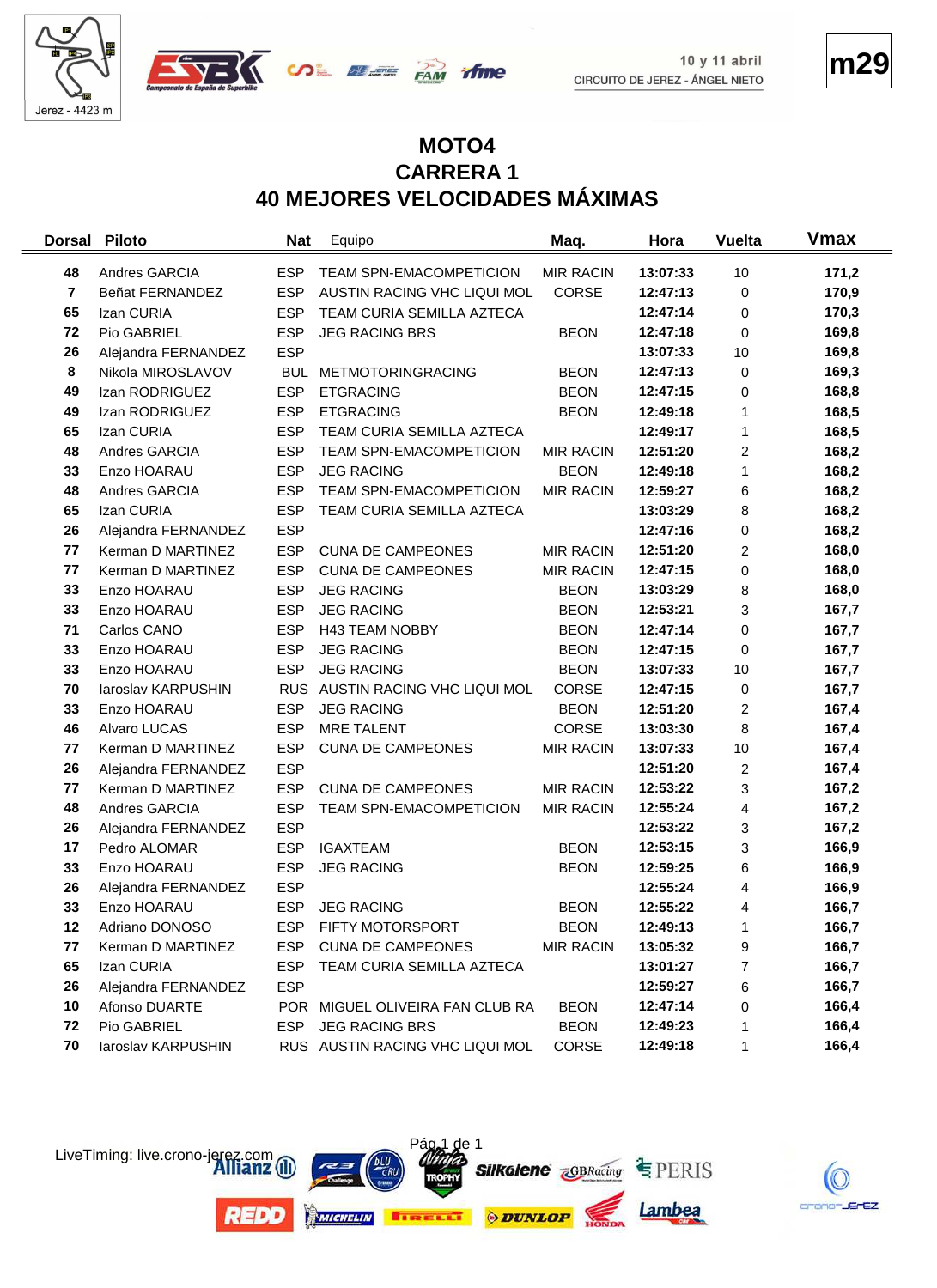





## **MOTO4 CARRERA 1 TOP CINCO VELOCIDADES MÁXIMAS**

|     | <b>Piloto</b>       |            | Nat Equipo                        |       |       | <b>Top Five Vmax</b> |       |       |
|-----|---------------------|------------|-----------------------------------|-------|-------|----------------------|-------|-------|
|     |                     |            |                                   |       |       |                      |       |       |
|     | 48 Andres GARCIA    | <b>ESP</b> | TEAM SPN-EMACOMPETICION           | 171,2 | 168,2 | 168,2                | 167,2 | 165,9 |
| 7   | Beñat FERNANDEZ     | <b>ESP</b> | AUSTIN RACING VHC LIQUI MOLY      | 170,9 | 164,6 | 162,6                | 162,4 | 162,4 |
| 65  | Izan CURIA          | <b>ESP</b> | TEAM CURIA SEMILLA AZTECA         | 170,3 | 168,5 | 168,2                | 166,7 | 165,9 |
| 26  | Alejandra FERNANDEZ | <b>ESP</b> |                                   | 169,8 | 168,2 | 167,4                | 167,2 | 166,9 |
|     | 72 Pio GABRIEL      | <b>ESP</b> | <b>JEG RACING BRS</b>             | 169,8 | 166,4 | 163,1                | 161,9 | 161,9 |
| 8   | Nikola MIROSLAVOV   | <b>BUL</b> | <b>METMOTORINGRACING</b>          | 169,3 | 165,6 | 163,1                | 163,1 | 163,1 |
| 49  | Izan RODRIGUEZ      | <b>ESP</b> | <b>ETGRACING</b>                  | 168,8 | 168,5 | 165,6                | 163,6 | 163,6 |
| 33  | Enzo HOARAU         | <b>ESP</b> | <b>JEG RACING</b>                 | 168,2 | 168,0 | 167,7                | 167,7 | 167,7 |
| 77  | Kerman D MARTINEZ   | <b>ESP</b> | <b>CUNA DE CAMPEONES</b>          | 168,0 | 168,0 | 167,4                | 167,2 | 166,7 |
| 70  | laroslav KARPUSHIN  |            | RUS AUSTIN RACING VHC LIQUI MOLY  | 167,7 | 166,4 | 165,4                | 165,1 | 164,4 |
| 71  | Carlos CANO         | <b>ESP</b> | <b>H43 TEAM NOBBY</b>             | 167,7 | 165,9 | 165,4                | 165,1 | 164,6 |
|     | 46 Alvaro LUCAS     | <b>ESP</b> | <b>MRE TALENT</b>                 | 167,4 | 166,2 | 165,1                | 164,6 | 164,1 |
| 17  | Pedro ALOMAR        | <b>ESP</b> | <b>IGAXTEAM</b>                   | 166,9 | 165,4 | 162,9                | 162,4 | 162,2 |
|     | 12 Adriano DONOSO   | <b>ESP</b> | FIFTY MOTORSPORT                  | 166,7 | 164,4 | 162,2                | 161,2 | 160,5 |
| 10  | Afonso DUARTE       |            | POR MIGUEL OLIVEIRA FAN CLUB RACI | 166,4 | 163,9 | 162,9                | 162,9 | 161,4 |
|     | 84 Lorenzo GUYAU    |            | <b>FRA TECH SOLUTIONS</b>         | 166,2 | 164,9 | 163,1                | 162,6 | 160,7 |
|     | 66 Joel MORA        | <b>ESP</b> | <b>QRG MOTOR RACING</b>           | 165,6 | 163,9 | 162,6                | 162,4 | 158,8 |
| 69. | Fernando BUJOSA     | <b>ESP</b> | MIGUEL OLIVEIRA FAN CLUB RACI     | 164,6 | 163,6 | 163,1                | 162,9 | 162,6 |
|     | Miguel BERNAL       | <b>ESP</b> | <b>MRE TALENT</b>                 | 164,4 | 162,9 | 159,8                | 158,8 | 155,6 |
|     | 45 Alex LONGARELA   | <b>ESP</b> | <b>IGAXTEAM</b>                   | 164,4 | 161,9 | 161,7                | 160,2 | 160,0 |
|     | 22 Jose L TORRALBA  | <b>ESP</b> | <b>C.D TORRACING</b>              | 161,0 | 160,5 | 159,5                | 158,4 | 157,7 |
|     | 35 Jose E ZAMUDIO   |            | MEX TEAM CURIA SEMILLA AZTECA     | 155,4 | 150,8 | 149,2                | 147,9 | 147,5 |